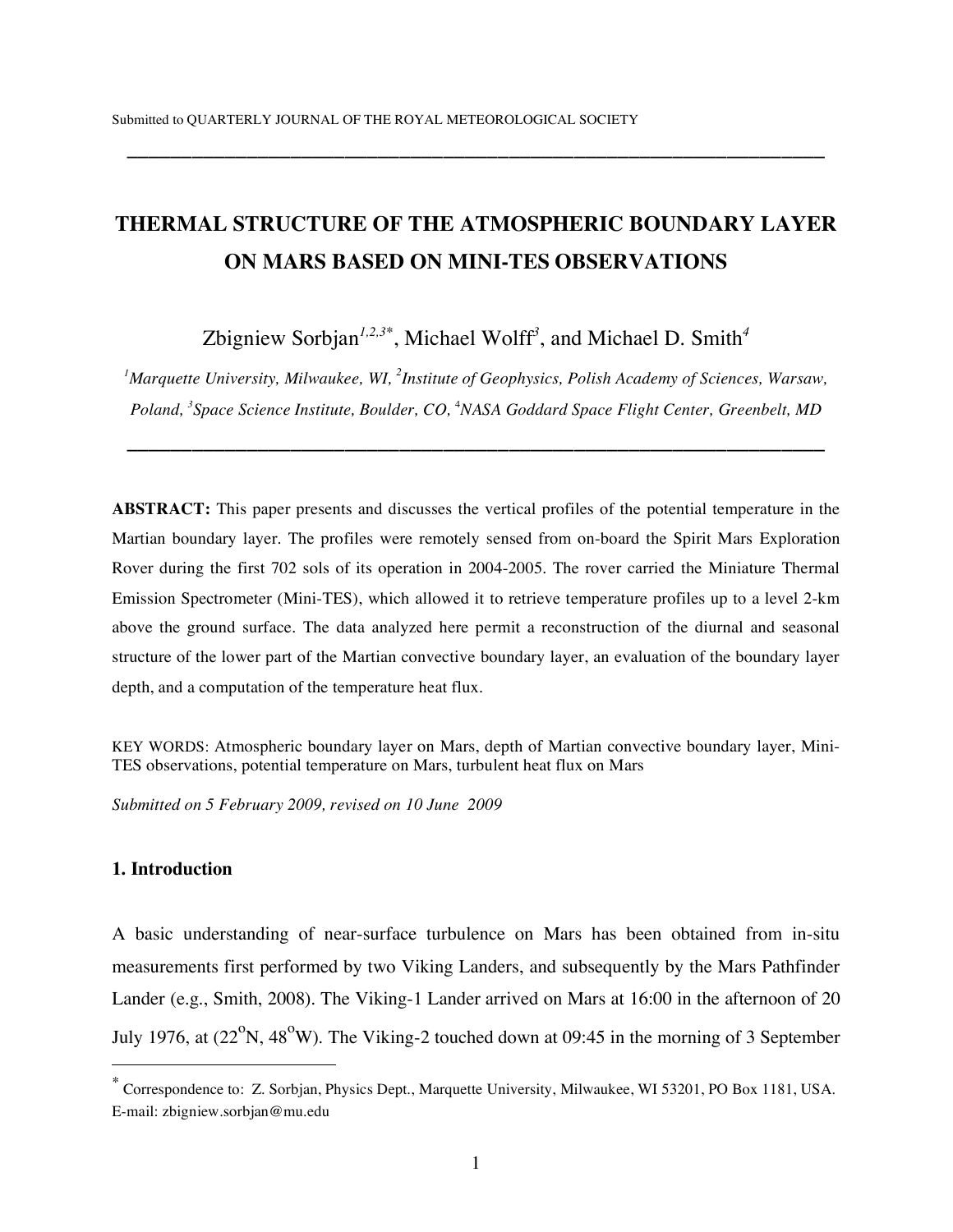1976, at  $(48^{\circ}N, 225^{\circ}W)$ . Both Viking landers recorded the air temperature, wind velocity, and atmospheric pressure on a single level of 1.6 m above the ground surface (e.g., Sutton et al., 1978; Tillman et al, 1994). The Mars Pathfinder, which landed 21 years later (on 4 July 1997) at ( $19^{\circ}$ N,  $33^{\circ}$ W), had an improved instrumentation package, with higher sensitivity and temporal resolution (e.g., Schofield et al., 1997; Wilson and Joshi, 2000). It included a pressure sensor, a hot-wire anemometer that measured both speed and direction, and three thermocouples, placed at three levels (0.59, 0.84, and 1.34 m) above the underlying surface.

In 2005, the Mars Exploration Rover (MER) missions brought the next two spacecrafts to the surface of Mars. The Spirit rover landed in Gusev Crater  $(14.6^{\circ}S, 184.5^{\circ}W)$  on 4 January 2005 (seasonal longitude  $L_s = 328^\circ$ ). The Opportunity rover followed three weeks later ( $L_s =$ 339<sup>o</sup>), arriving on Meridiani Planum (1.9<sup>o</sup>S, 2.5<sup>o</sup>W). Each rover carried the Miniature Thermal Emission Spectrometer (Mini-TES), allowing for remote retrieval of temperature profiles in the lowest 2 km of the Martian atmosphere (Smith et al., 2004; Smith et al., 2006; Spanovich et al., 2006).

Prior to the Mars Exploration Rover (MER) missions, information on the vertical structure of the atmosphere at levels, extending deeper into the Martian boundary layer, has been scarce. Measurements of atmospheric pressure as a function of height were made by each of the two Viking landers during their entry and descent phases. The third profile was provided during the entry of the Pathfinder mission. Radio occultation observations by Mariner 9 (Kliore et al., 1973), data from the Viking orbiters (Lindal et al., 1979), the Mars Global Surveyor (Hinson et al., 1999, 2001), and the Mars Express (Hinson et al., 2008) resulted in a remote evaluation of a number of boundary layer profiles, but these were scattered in time and location and did not have sufficient vertical resolution to probe details of the boundary layer. The Thermal Emission Spectrometer (TES) on board the Mars Global Surveyor was also used to retrieve the spatial and temporal distribution of temperature from orbit (Christensen et al., 2001). These data had a more systematic seasonal and spatial sampling. Vertical resolution, however, was too low to resolve the boundary layer at all. Numerical simulations of the Martian boundary layer provided some more detailed information (e.g., Savijärvi et al., 2004; Rafkin et al., 2001; Toigo et al., 2003; and Michaels and Rafkin, 2004), but these computations could not be properly verified prior to the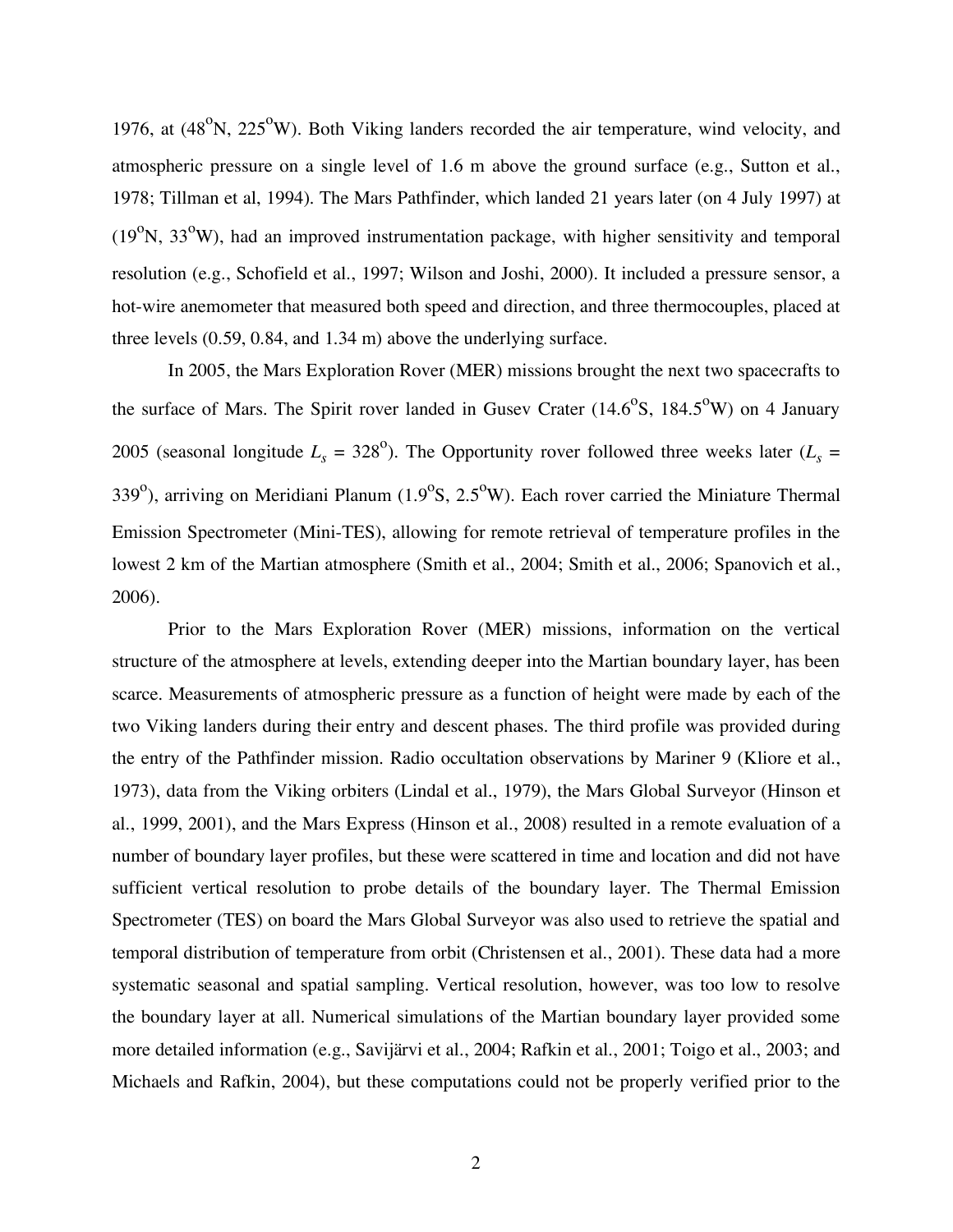arrival of the MER Spirit and Opportunity rovers on the surface of Mars. The post-MER, Phoenix mission, which landed on May 22, 2009, obtained both entry-descent-landing data, as well as surface measurements of pressure, temperature, and winds. Its information, however, is not yet available in a peer-reviewed format.

The results of the Mini-TES temperature retrievals from both the Spirit and Opportunity rovers were described by Smith et al. (2004, 2006) and by Spanovich et al. (2006), with some additional facets to the retrieval considered by Wolff et al. (2006). Savijärvi and Kauhanen (2008) analyzed both Mini-TES data sets, and compared the obtained profiles with a onedimensional boundary-layer model. In this paper, we extend the MER analyses with a more focused study of the temperature profiles in the lower portion of the Martian boundary layer, obtained from on-board the Spirit rover during the first 702 days (just over one Martian year) of its operation. We include an evaluation of the diurnal and seasonal variations of the potential temperature profiles, the estimation of the depth of the Martian boundary layer, and the computation of the turbulent heat flux.

The paper has the following structure. The temperature retrieval method, which constitutes a slightly improved form of the original retrieval procedure described by Smith et al. (2006), is introduced in Section 2. The selected temperature profiles are discussed in Section 3. More specifically, the diurnal and seasonal variations of the potential temperature are discussed in Section 3.1. In Sections 3.2 and 3.3, we assess the daytime growth of the convective boundary layer, and provide examples of the retrieved heat flux. Final remarks are outlined in Section 4.

#### **2. Temperature retrievals**

The Mini-TES is a Fourier transform spectrometer, which can collect thermal infrared spectra in 167 channels between 5 and 29 µm, within a narrow angle of 20 mrad, at any elevation angle up to 30 $^{\circ}$  above the plane of the rover deck. Spectra can be acquired every 2 seconds through the top of the Pancam Mast Assembly, which can rotate by a full angle of  $360^\circ$  in azimuth. The retrieval procedure, and information on the availability of upward-looking Mini-TES observations from the Spirit and Opportunity Mars Exploration Rovers, were previously presented by Smith et al. (2006) and Smith (2008). Christensen et al., (2004) provided additional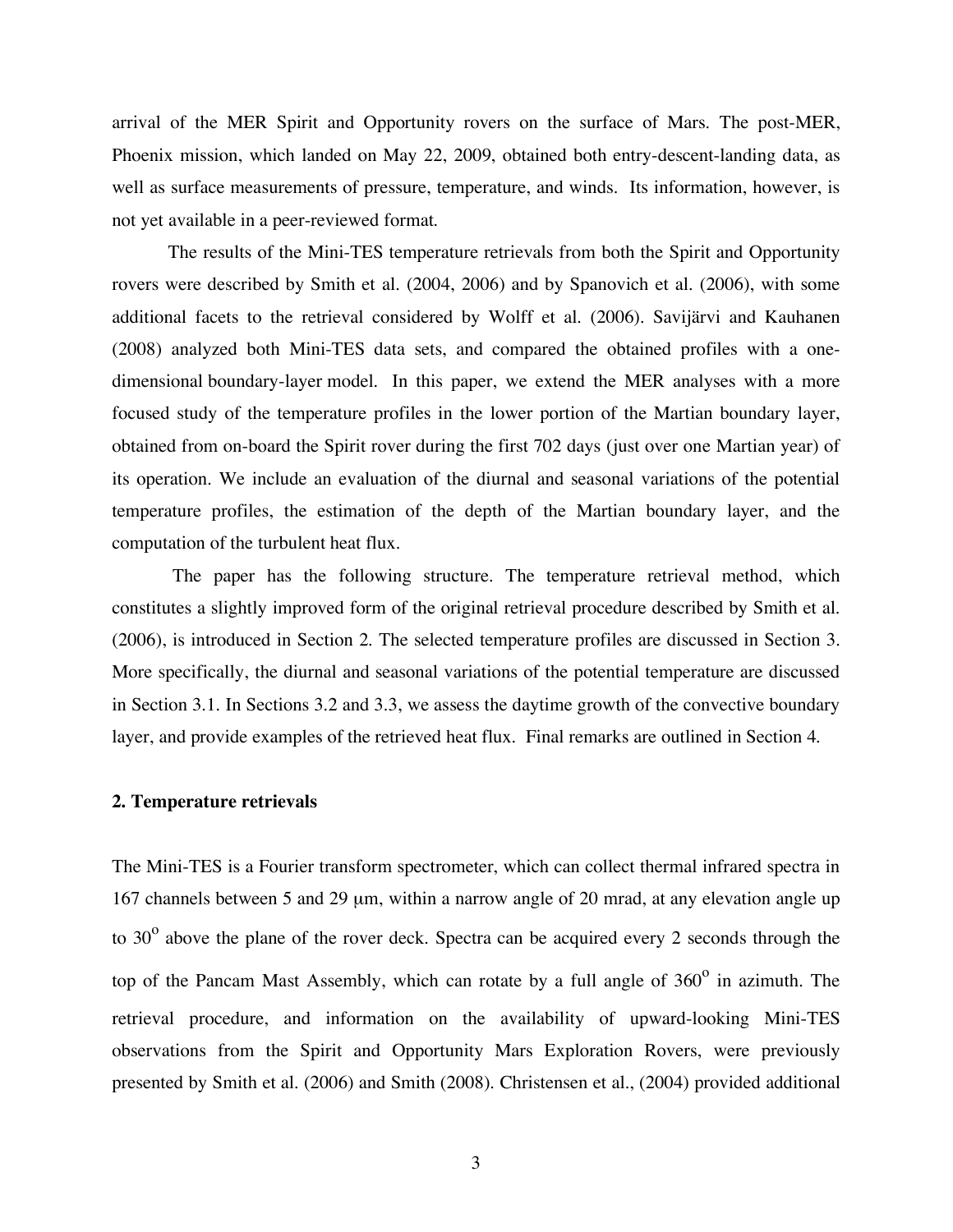instrument details. Uncertainty in the retrieved temperatures is about 2 K near the surface, increasing to 4 K at 2 km.

In contrast to earlier presentations of Mini-TES measurements, all profiles analyzed in this paper are expressed in terms of the potential temperature, <sup>Θ</sup>, which remains conserved during adiabatic vertical motions, and is unaffected by pressure changes during the lifting or sinking of air during Martian convection. We use the following definition of the potential temperature:

$$
\Theta = T \left( \frac{p_o}{p} \right)^{\alpha} \tag{1}
$$

where *T* is the actual absolute temperature at a given pressure level,  $p$ , and  $p<sub>o</sub>$  is the current surface pressure (note that the surface pressure is not constant with time and that it has an annual cycle), evaluated based on results from a global circulation model (Smith et al., 2006), the gas constant is  $R = 191$  J/(kg K),  $c_p = 736$  J/(kgK) is the specific heat at constant pressure, and  $\alpha =$  $R/c_p = 0.2595$ . It should also be noted that based upon numerical experiments performed by Smith et al. (2006), perturbations of  $\pm 1$  mbar produce changes in the retrieved temperatures below the 1 K level. Furthermore, the robustness of the surface pressure field from global circulation models has been validated against Viking and Pathfinder measurements by several authors (e.g., Haberle et al., 1993a; Hinson et al., 1999 and references within).

At the underlying surface, the potential and the actual temperature coincide. Within the first 2 km above the surface, the potential temperature gradient is approximately equal to: *d*Θ*/dz*  $\approx dT/dz + \gamma_a$ , where  $\gamma_a = g/c_p = 4.5$  K/km is the dry adiabatic lapse rate for the Martian atmosphere, and *g* is the gravity acceleration. During daytime convection, the potential temperature decreases (super-adiabatic stratification), or is constant (well-mixed) with height. During nocturnal conditions, temperature inversion (sub-adiabatic stratification) is developed near the surface, with the potential temperature increasing with height.

As an example, Figure 1a shows the potential temperature profiles obtained on sol 53 by the Spirit rover (where "sol" is a Martian solar day, which is about 2.7% longer than it is on Earth). For that time, the seasonal heliocentric longitude  $L<sub>s</sub>$  (which indicates the position of Mars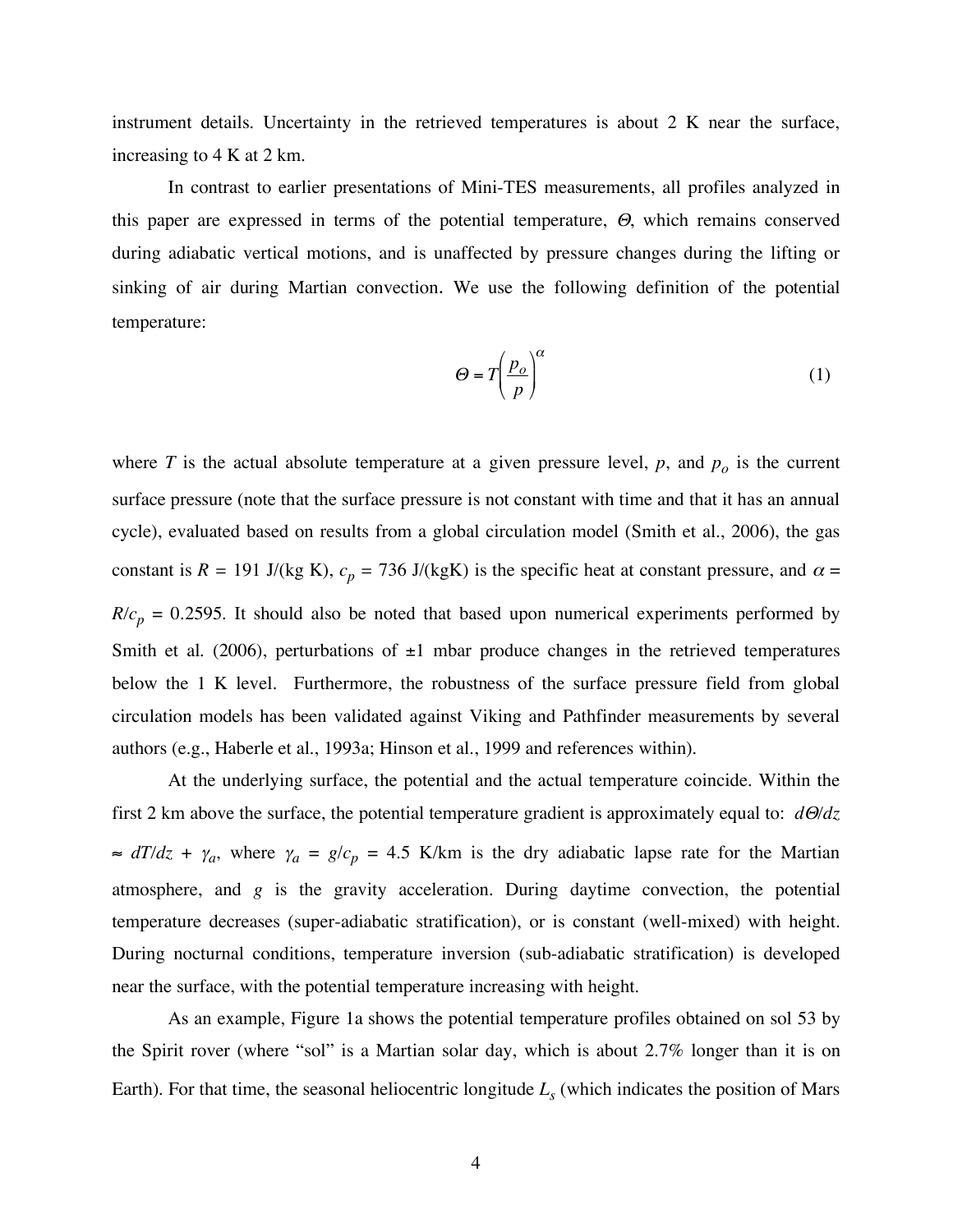in its orbit around the Sun) was  $356^{\circ}$ , or just before Fall Equinox in the Southern Hemisphere. The profiles in the figure were retrieved at the elevation angle  $\beta$  of 26<sup>o</sup>, beginning at 8:50 of the Martian local true solar time (LTST, which is a function of the solar hour angle at the landing site on Mars). The LTST is referenced to a 24-hour "Martian clock", with "hours" and "minutes" that are 2.7% longer than their standard durations on Earth. However, the use of "seconds" in this paper refers to the standard terrestrial unit.

The profiles in Figure 1 are 2-second averages plotted every 100 s. The profiles in Figure 1a were obtained by using the original retrieval procedure described by Smith et al. (2006). Each profile in the figure shows a multi-level structure. It consists of a super-adiabatic, 50-meter layer, located just above the ground. Above it, there is a sub-adiabatic layer, about 75 m deep. The subadiabatic layer is covered by a 200-meter layer of a nearly constant potential temperature, and an inversion layer above it. The retrievals indicate that the potential temperature in the boundary layer gradually increases with time, primarily as a result of radiative forcing.

The vertical structure of the Martian surface layer in Figure 1a appears to be too complex, given the current understanding of boundary layer dynamics (e.g., Sorbjan 2007a, b). Specifically, the local minima at about 50 m above the ground, and the local maxima at about 125 m, seem to be artifacts of the applied retrieval procedure. Although the figure illustrates an extreme example, it is a reminder of the fact that the Smith et al. (2006) retrieval algorithm uses a temperature profile from the Thermal Emission Spectrometer (TES) on-board the Mars Global Surveyor (MGS) as the "initial guess" of the desired solution. Even during the portion of the mission, before the loss of TES temperature profiles (31 August 2004), when spatial proximity could provide some degree of co-location, the MGS orbit allowed only temperature profiles characteristic of about 2:00 and 14:00 LTST. As a result, the initial guess for the results of Figure 1a represented thermal conditions significantly different from those observed by Mini-TES. Although this issue was explored briefly by Wolff et al., (2006), their interest was primarily that of the effect on the retrieved optical depths.

In this paper, we applied a simple modification to the original Smith et al. (2006) algorithm. Note that the "sinusoidal" structure in the profiles of Figure 1a is suggestive of an over-correction near the surface from the initial 14:00 LTST profile. The algorithm returns temperatures near the surface as a reasonable fit for the core of the 15 µm band, but as a poor fit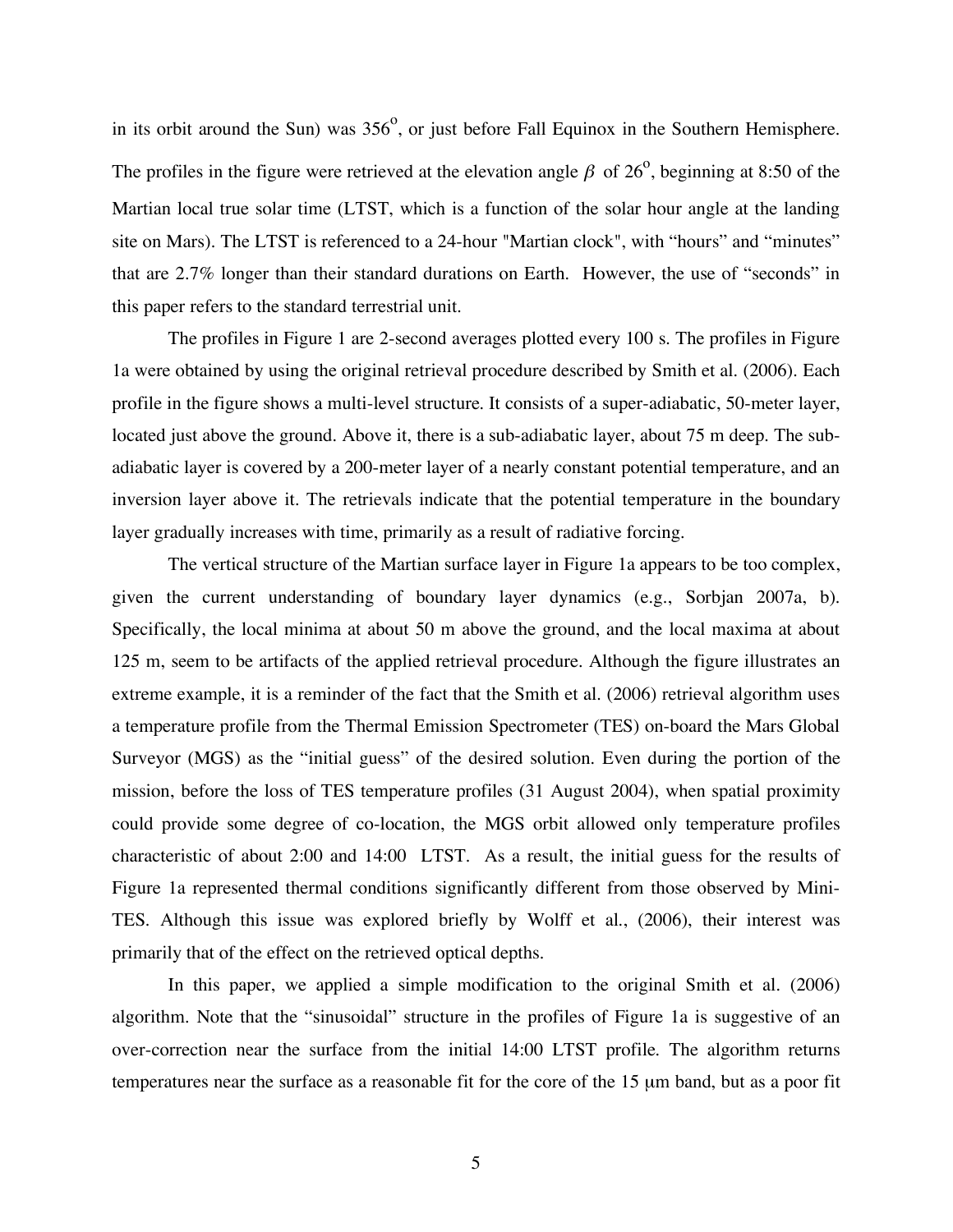(too cold) in the wings of the band. The retrieval subsequently compensates by "warming" the atmosphere above the peak of the contribution functions from the core of the 15 µm band, i.e., extra radiance to improve the fit in the wings, with essentially no change to the band core. This oscillation damps out quickly, but not before leaving a signature that is outside of the expected precision of the returned profile. If the above behavior is the result of the initial guess being "too far" from actual conditions, a logical step would be to run the retrieval again, but in this case, one substitutes the profile from the initial Mini-TES for that of the TES profile. In other words, one carries out a second iteration of the temperature retrieval algorithm where the initial guess is now the retrieved profile from the first iteration. The resulting temperature profiles are displayed in Figure 1b. As might be expected, the modified profiles do not possess the questionable vertical structure seen in Fig.1a. Instead, they offer the more straightforward interpretation of the presence of a shallow, super-adiabatic sub-layer located just above the ground, followed by a relatively thin mixed layer, and the inversion layer above it.

Although we employ four iterations in our modification of the retrieval algorithm (each time, using the previous result of the initial guess), the resulting profiles have typically reached convergence as determined by the precision specified by Smith et al. (2006) by the second iteration. The correction changes the retrieved temperatures by a relatively small amount (about  $\pm 2$  K in Figure 1b), and the change is only significant when looking at vertical gradients, and at observations taken during the early and mid-morning.

In addition, it should be mentioned that the Mini-TES temperature retrievals can have some sensitivity to the value of the elevation angle,  $\beta$ . The elevation angle is constrained to be no larger than  $30^{\circ}$  above the rover deck, though the elevation angle above the local gravitational horizontal surface can be larger than  $30^{\circ}$ , when the rover is on sloped terrain. In Figure 2, we present three profiles of the potential temperature on sol 7, obtained for different elevation angles  $\beta = 10^{\circ}$  at 13:04 LTST,  $\beta = 20^{\circ}$  at 13:09, and  $\beta = 30^{\circ}$  at 13:13 LTST. All the profiles coincide within the 100-m layer above the ground. The profile, obtained at the elevation angle of  $10^{\circ}$ , immediately increases with height above the level of 200 m. The second profile indicates the presence of a shallow, well-mixed layer of about 200 m deep. The third profile includes a deeper well-mixed layer of about 1000 m deep. Above the 1500 m level, the temperature lapse rate is the same for all three profiles, and the potential temperature difference between the first and the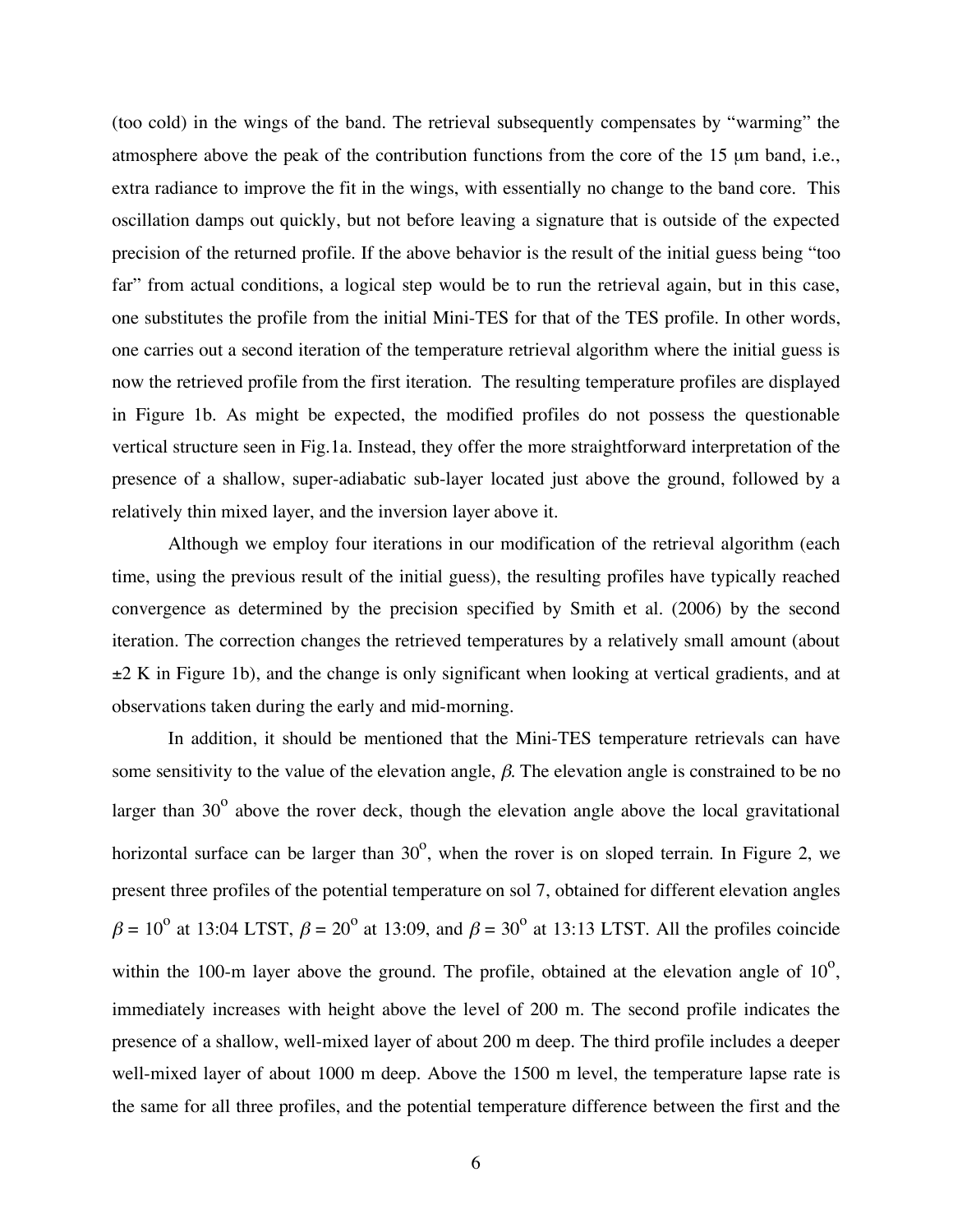third profiles is about 4 K.

In this paper, we will use only temperature profiles retrieved from observations taken at relatively high elevation angles (20° or higher) since they have the smallest uncertainties and horizontal averaging. Note that observations taken at higher elevation angles were frequently collected for a variety of local times during the first 420 sols of the mission. However, between sols 420 and 550 ( $L_s = 173^\circ$  to 250°), there is a complete lack of observations taken between 11:00 and 15:30 LTST. After sol 550, such observations remain relatively rare until sol 610 (*Ls*  $= 290^{\circ}$ ).

## **3. Results**

#### 3.1. Temperature profiles

## *3.1.1. Diurnal effects*

Most of the temperature profiles analyzed in this paper are based on observations performed during the daytime. Due to technical constraints (e.g., high energy costs associated with heating of the instrument and other spacecraft components for nighttime operations), only a few nighttime observations were collected in the period from  $L<sub>s</sub> = 330<sup>o</sup>$  to 60<sup>o</sup>, and only three between  $L<sub>s</sub> = 120<sup>o</sup>$  and 300<sup>o</sup> (Smith et al., 2006). We have limited our analysis to profiles retrieved from 100-second samples, and to the lower 3km of the retrieval. It should be noted, however, that the Mini-TES spectra provide the most useful information only in the 2-km layer above the ground. The vertical resolution of the retrievals is smaller ( $\sim$  few meters) near the surface, but decreases rapidly  $({\sim}$  few hundred meters) at the top of this domain.

Typical daytime profiles of the potential temperature are depicted in Figure 3a. The profiles in the figure were obtained in the interval between 8:50 and 16:31 LTST on sol 53 ( $L<sub>s</sub>$  =  $356^\circ$ , late summer). Note that on sol 53, sunrise and sunset occurred at 5:58 and 18:01 LTST, respectively. The morning profile at 8:50 is nearly linear with height, increasing from about 203 K near the surface  $(z = 20 \text{ m})$  to about 220 K at the level of 2 km. The resulting temperature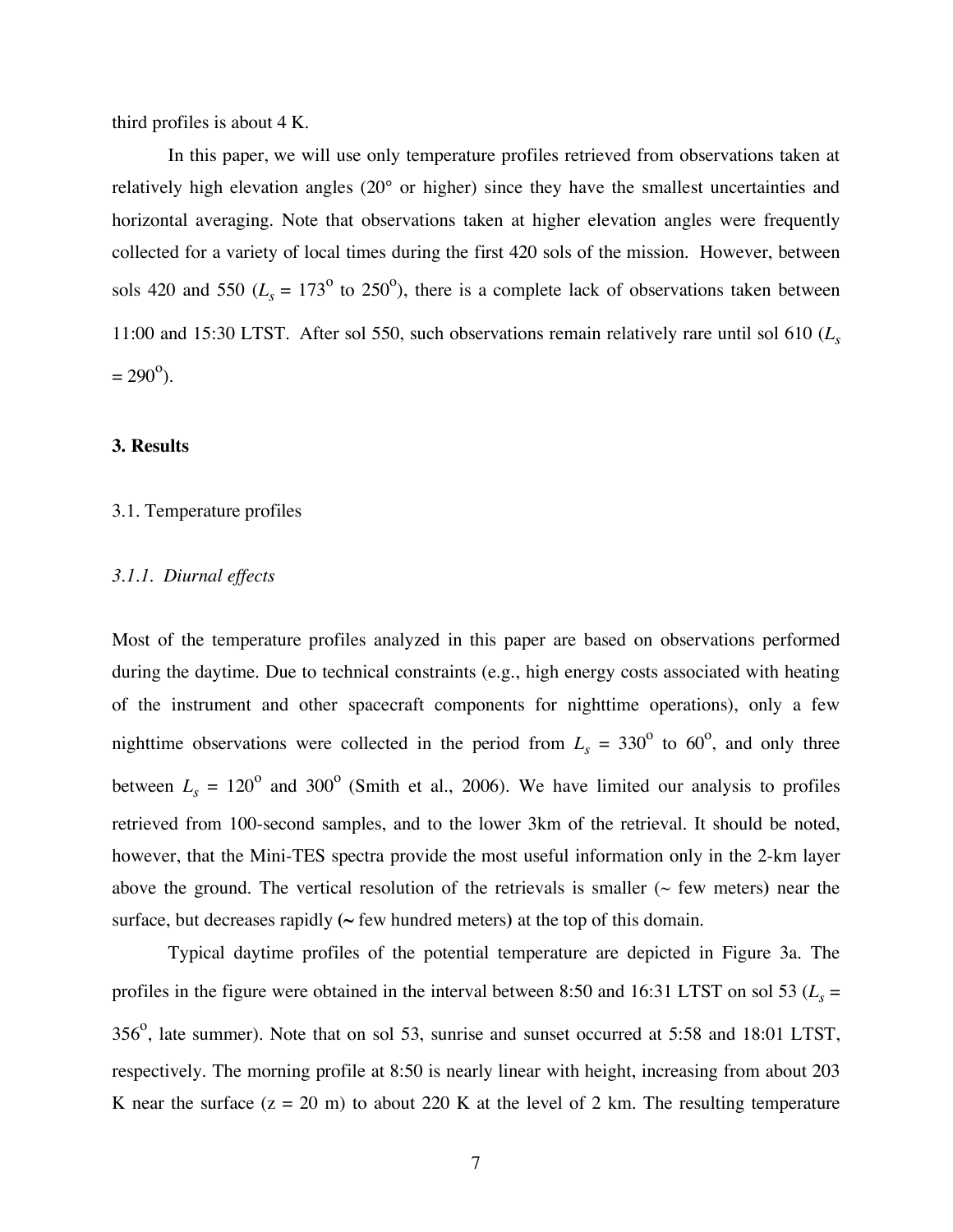inversion is characterized by the potential temperature gradient  $\Gamma \approx 8.5$  K/km. For comparison, the results obtained by Hinson et al. (2008) indicate that  $\Gamma \approx 3.5$  K/km in the upper part of the atmosphere.

! The subsequent profiles gradually migrate in time toward larger values of temperature. Near the surface, the process is caused by radiative effects and convection generated by the hot underlying surface. Convection causes the potential temperature to become more uniform with height, and the temperature gradient  $\Gamma$  to decrease in time.

By 9:59 LTST, a shallow super-adiabatic layer has formed near the surface. The layer is characterized by a sharp, nearly 5 K-temperature drop of the potential temperature with height within the first 150 meters above the ground. Above it, a shallow well-mixed layer of a constant potential temperature can be noticed, extending up to a level of about 250 m above the surface. In this layer, convection is likely to be organized in the form of regular cells (free convection) or rolls (forced convection) (e.g., Sorbjan, 2007 a, b). The temperature inversion above this layer is characterized by a gradient of about  $\Gamma \approx 5$  K/km. The profiles at 9:59 and 10:14 LTST imply ! near-surface temperature increases from about 218 K to about 222 K, i.e. by 16 K per hour. that the radiative heating at the surface is already quite intensive. In this 15-minute interval, the

Between 12:54 and 13:01 LTST the increase of temperature near the surface is about 17 K/h. The depth of the super-adiabatic layer does not change in time and remains equal to about 150 m. The potential temperature gradient in the super-adiabatic layer reaches the maximum value at about 13:00 LTST, and then gradually decreases. At 16:31, the super-adiabatic layer near the surface is only weakly apparent*,* which indicates that the Sun at that time is close to the horizon**.** The potential temperature is nearly constant in height throughout the lowest 3-km of the atmosphere. As the surface temperature decreases, the depth of the convective boundary layer quickly decreases, as thermals are unable to penetrate high into the atmosphere.

Figure 3b depicts profiles of the potential temperature, which decreases with time during afternoon and nocturnal hours. The figure is composed of profiles obtained during a 3-week period, on sols 49, 53, 55, 65, and 70 ( $L_s$  in the range from 354<sup>°</sup> to 5<sup>°</sup>), in the interval from 16:31 to 9:00 LTST. The profiles in the figure are not substantially different from those that would be observed during a single night within the considered period of time.

The presence of a weak super-adiabatic surface layer at 16:31 LTST in Figure 3b indicates that convection is still active. Three quarters of an hour later, at 17:16, the temperature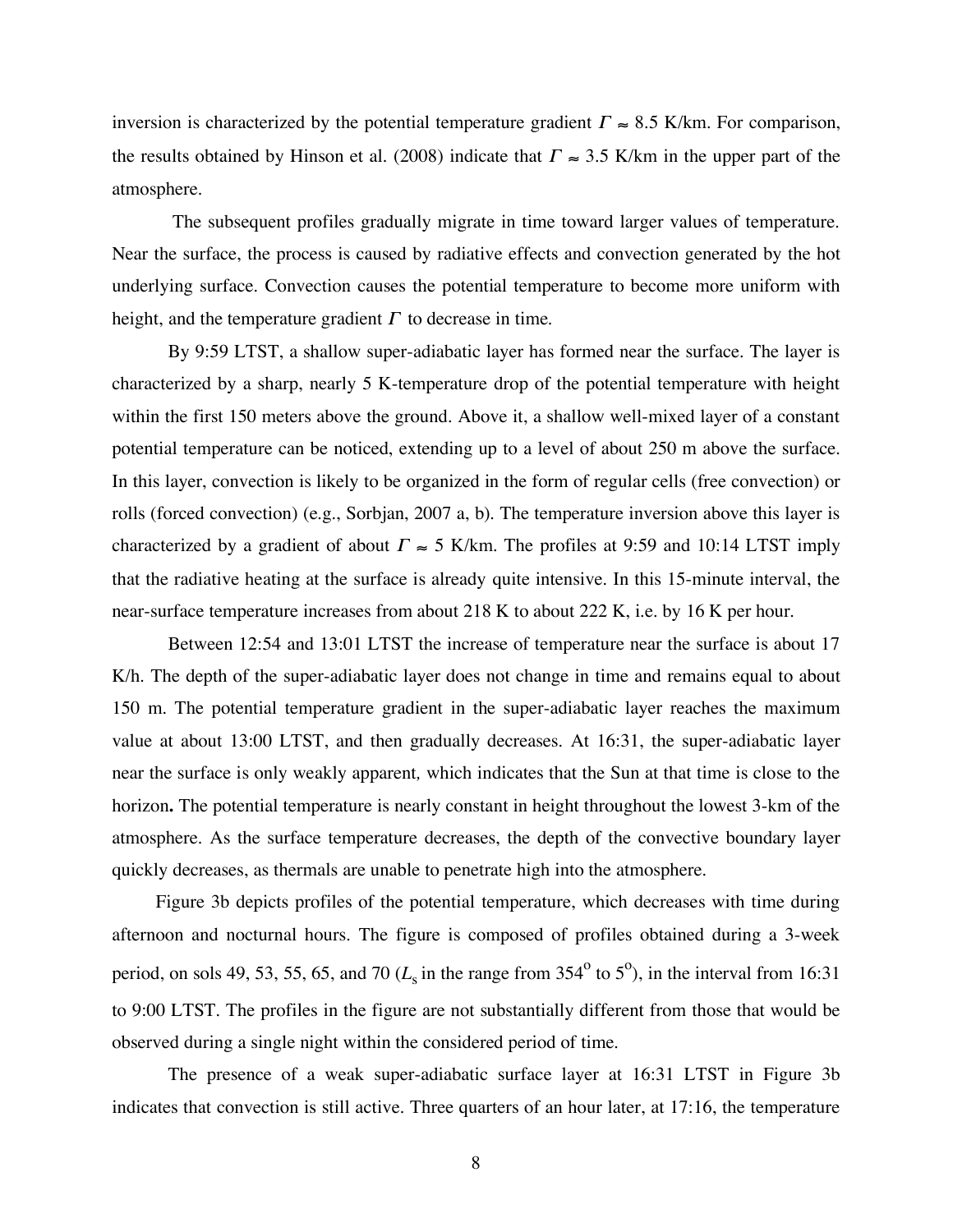inversion layer appears near the ground, even though the Sun is still above the horizon. The surface inversion layer at 17:16 LTST is about 200 m deep, and its strength at the surface is about 4 K. At 18:29, the surface inversion layer, defined by the non-linear portion of the temperature profile, deepens to about 600 m, and its strength increases to about 16 K. Above this layer, the potential temperature gradient is about  $\Gamma = 1.5$  K/km. After midnight (i.e. at 1:23 and 4:**5**6 LTST), the potential temperature gradient above the level of 1 km is nearly constant with time. At 1:23 LTST, the surface inversion reaches the level of 1000 m, and its strength at the surface is about 25 K. Above 1000 m, the temperature gradient is about 6 K/km, which is quite close to the gradient of 7 K/km at 8:50 LTST in Figure 3a. The profile at 4:56 has a similar shape, but is "shifted" toward lower temperatures above the level of 100 m. Below it, the temperature profile seems to be already affected by the heating energy of the rising Sun.

After sunrise, the increased infrared heating and convective mixing annihilates the 600-m deep surface inversion, as indicated by the profile at 9:00 in the figure. Above the level of 600 m, the temperature profiles remain unchanged in the interval from 4:56 until 9:00, as a result of the radiative equilibrium.

The near-surface air temperature of 187 K at 4:56 LTST, in Figure 3b, is presumably close to the minimum temperature, which occurs about sunrise. The near-surface temperature of 250 K at 16:31 LTST is close to the maximum temperature. Thus, the diurnal amplitude near the surface is about 65 K. The cooling rate in the interval from 16:31 to 4:56 LTST at the surface is about 5 K/h. The cooling rate at the level of 2 km is about -2.5 K/h, in the same interval of time.

The early autumn profiles in Figure 3b can be compared with the profiles in Figure 4, obtained about 100 sols later, during late fall, on sol 180 ( $L_s = 57^{\circ}$ ). On that day, sunrise and sunset occurred at 6:28 and 17:32 LTST, respectively. The figure indicates that the cooling rate near the surface is about 5 K/h in the interval from 15:13 to 0:44 LTST, nearly the same value as in Figure 3b. The cooling rate at the level of 2 km is about 1.4 K/h in the same interval of time. The gradient of the potential temperature above the level of 1 km changes in time from about  $\Gamma$  = 1.5 K/km at 15:31, to  $\Gamma$  = 6 K/km at 0:44 LTST.

Figure 5 shows the temporal distribution of the potential temperature at three levels:  $z =$ 20 m, and the levels of 1 km and 2 km above the surface. The data points in the figure are based on the potential temperature profiles, plotted in Figures 3. The curves in the figure resemble slightly deformed sine functions, with a period of 24 hours. It should be pointed out that the plot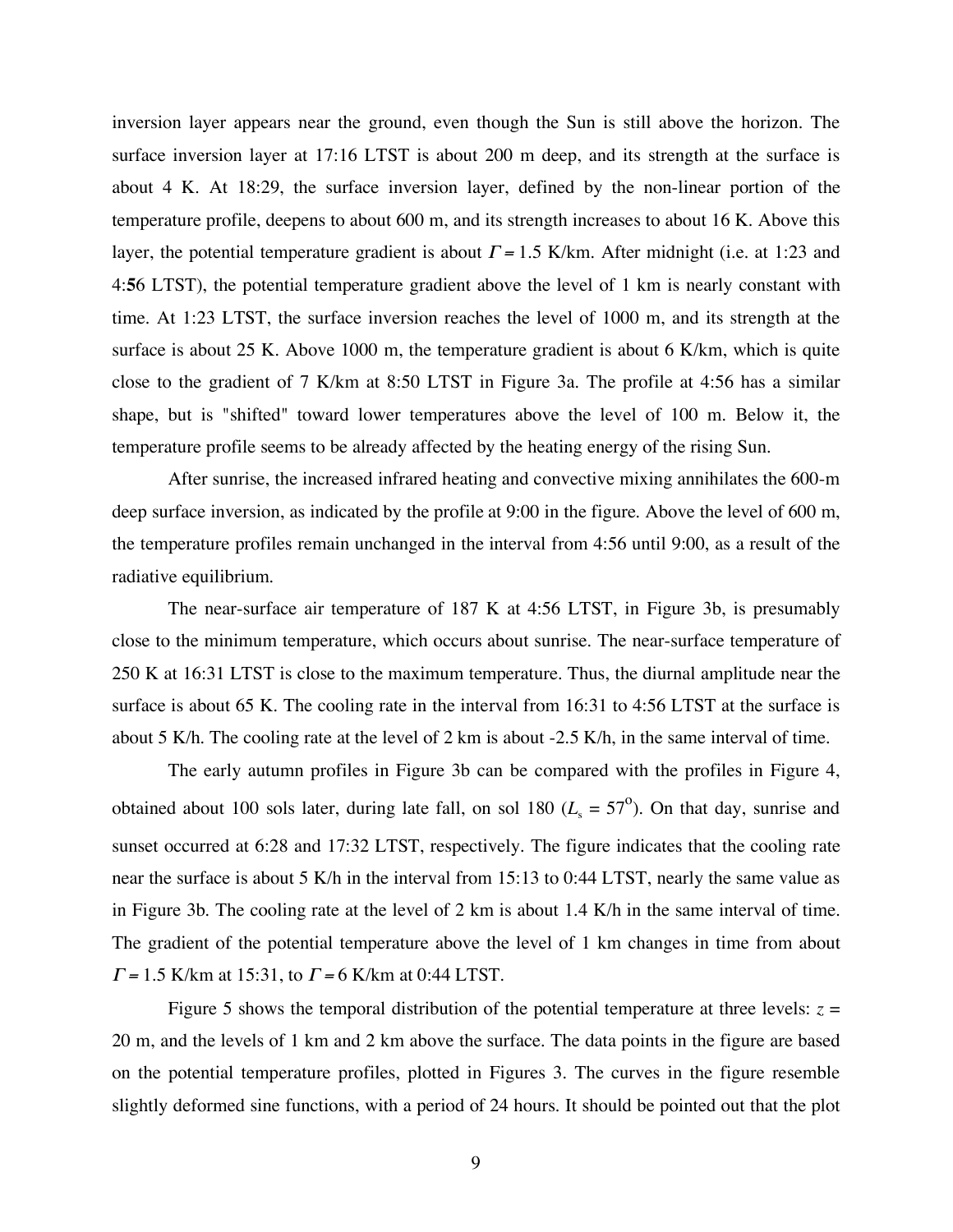includes information about thermal stratification, and thus differs from analogous plots of the absolute temperature, presented by Spanovich et al. (2006), Smith et al. (2006), and Savijärvi and Kauhanen (2008). As a result of convective mixing, the maximum potential temperature near the surface is only by about 5 K higher than it is at the level of 1 km. Due to lack of convective mixing at night, the values of the potential temperature at these two levels are significantly different before sunrise. Note that plots of the absolute temperature (e.g., Smith et al., 2006) indicate opposite behavior: the largest temperature contrast is observed in the afternoon, and the smallest around sunrise.

The warming interval at the lowest layer in Figure 5 lasts about 9 hours, from about 6:00 to 15:00 LTST. The cooling interval is about 15 hours long, from about 15:00 to 6:00LTST. Above, at the levels of 1 and 2 km, the warming period is about 11 hours long, from 6:00 to 17:00 LTST, while the cooling period is about 13 hours long and lasts from about 17:00 to 6:00 LTST. The peak-to-peak amplitude near the surface is about 60 K. The amplitude decreases with height, and is equal to 36 K at 1 km, and 26 K at 2 km.

At the level of 1 km, the maximum air temperature is observed at about 17:00 LTST. Near the surface, it occurs at about 15:00, which roughly agrees with Haberle et al. (1993a, b**).** As shown by Smith et al. (2006) and Spanovich et al. (2006), the maximum soil temperature is observed at local noon. Thus, there is a lag between the occurrence of the diurnal maximum near the ground and in the atmosphere just above it. Such a lag is primarily due to lower thermal inertia of Martian soil (expressed by a short time needed to reach thermal equilibrium) with respect to the atmosphere. Thus, the surface temperature almost instantly reacts to the level of solar insulation, which is directly related to solar altitude. Nevertheless, the heat transport to the atmosphere is small, due to low density of air, as opposed to the situation on Earth.

The minimum temperature near the surface occurs at about 6:00 LTST, which agrees with Haberle et al. (1993b**)**. The exact moment of the minimum temperature at the levels of 1 and 2 km cannot be evaluated from the figure because of lack of observations. One can expect, however, that since cooling is enforced radiatively, the minimum temperature should occur at about the same time at all levels. Note that cooling is most intense at the surface, and that the minimum temperature near the surface is about 25 K lower than at the level of 2 km.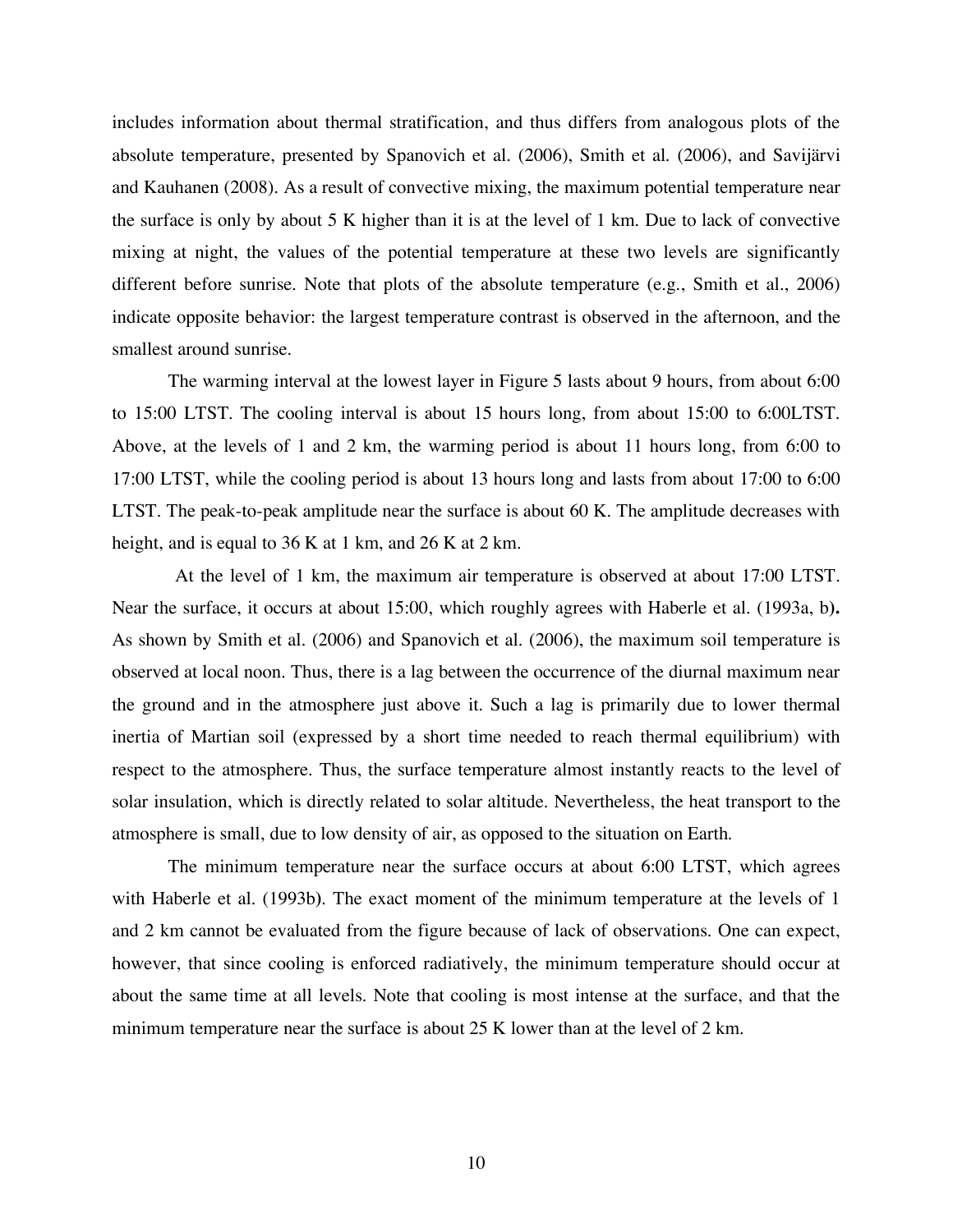## *3.1.2. Seasonal effects*

Before we examine the seasonal effect, it is useful to remind that Mars's axial angle of 25.2° is very close to the value of 23.45° for Earth. As a result, the planet has four seasons in a year (which is 669 sols long), as on Earth. The Vernal Equinox (beginning of Autumn at the Southern Hemisphere -- Spirit site) occurs at  $L<sub>s</sub> = 0^{\circ}$ , the Southern Hemisphere Winter Solstice is at  $L<sub>s</sub> =$ 90<sup>o</sup>, the Southern Hemisphere Spring Equinox is at  $L_s = 180^\circ$ , and the Southern Hemisphere Summer Solstice is at  $L_s = 270^\circ$  (e.g., Smith, 2008). The orbital eccentricity of Mars (0.093) is significantly greater than that on Earth. Mars is closest to the Sun (perihelion) at  $L_s = 251^\circ$ , when it is late Spring in the Southern Hemisphere, and farthest from the Sun (aphelion) at  $L_s = 71^\circ$ , during late Southern Fall. As a result, the Martian seasons are of unequal length, much more so than on the Earth. Summers in the Southern Hemisphere are relatively short (154 sols) and warm. Winters are relatively long (179 sols) and cold, as Mars is moving more slowly near aphelion. Southern autumn is 193 sols long, while Southern spring lasts 143 sols.

Seasonal variation of the potential temperature profiles is presented in Figure 6. Profiles in the figures were obtained in approximately  $\pm 1$  hour intervals at around 13:00, and around 16:00 LTST. Profiles at around 13:00 are shown in Figure 6a only in a period from sol 7 to 424, because observations at larger elevation angles were not collected at that local time for sols 425- 702. Profiles at around 16:00 LTST are shown in Figure 6b, in the period from sol 62 to 702.

The profiles in Figure 6a evolved toward lower temperatures during the period from sol 7  $(L_s = 329^\circ)$ , summer) to sol 275 ( $L_s = 100^\circ$ , early winter), and then became warmer again during the interval from sol 275 to sol 424 ( $L_s = 167^\circ$ , late winter). Likewise, the profiles in Figure 6b evolved toward lower temperatures during the period from sol  $62$  ( $L_s = 358^\circ$ , summer) to sol 240  $(L_s = 83^\circ)$ , late fall), became warmer during the interval from sol 240 to sol 484 ( $L_s = 202^\circ$ ), spring), and finally cooled again during the interval ending at sol 702 ( $L_s = 337^\circ$ , summer). Note that in Fig. 6b, the profiles for sols 62 and 702 coincide, because their seasonal dates are nearly the same.

At around 13:00 LTST, the surface super-adiabatic layer near the surface is about 150-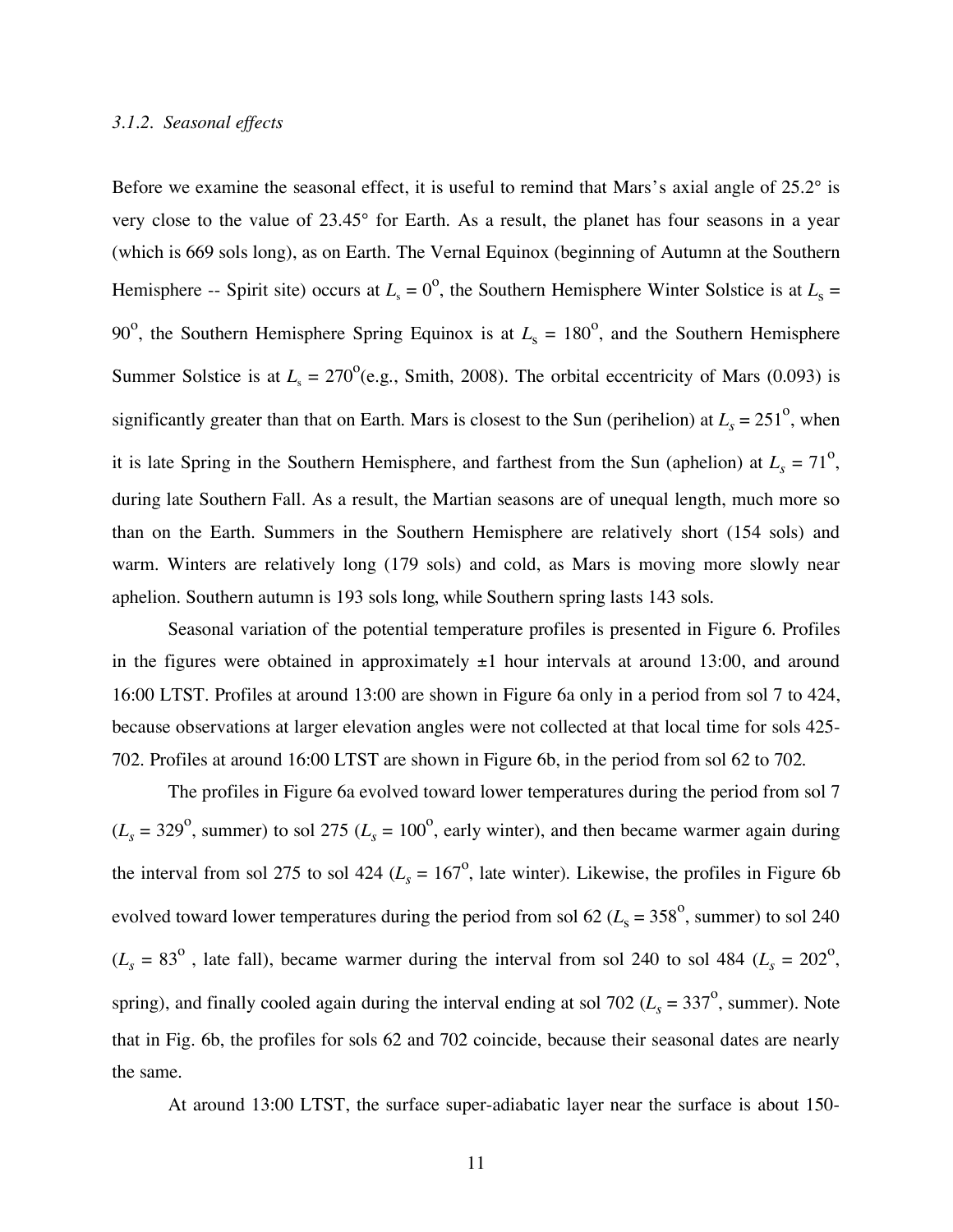200 m deep, over the entire course of the year, and its strength changes from about 7 K on sol 275, to 10 K on sol 424. The depth of the surface super-adiabatic layer at 16:00 is also about 150-200 m, but its strength is smaller, about 3 K. The profiles in Figure 6a are more uniform with height ("well-mixed") in the 3-km layer than those in Figure 6b.

In Figure 7, we show the temporal distribution (over one Martian year) of the potential temperature observed at about 16:00 LTST at three levels: 20, 1000 and 2000 m above the surface. The temperatures in the figure exhibit one maximum and one minimum within the Martian year. The curves representing the potential temperature at various levels are approximately parallel, and asymmetric during the course of the Martian year. We find a quite good agreement in the temperatures at the beginning of years 1 and 2, except during a few first sols of each year, for which the retrieved atmospheric temperatures differed by about 5 K. We also detected some anomalies (perturbations) in the potential temperature in the interval between sols 500 and 700, which are not visible in the Figure 7, as only selected points appear in the presented plot. The described differences are most likely associated with large dust-storm events.

#### **3.2. Mixed layer depth**

In order to assess the vertical growth of the Martian convective boundary layer, we first estimate the level of free convection,  $h_c$ , which can be reached by thermals moving upward from the surface until their buoyancy vanishes. As shown by a dotted line in Figure 3a, thermals at the initial temperature (at the surface) of 218 K at 9:59 LTST would reach the altitude of about  $h_c$  = 1200 m, if they could move instantaneously. However, because atmospheric temperature increases with time and because thermals move with finite velocity, the above value of  $h<sub>c</sub>$  would be overestimated. Assuming that the velocity of updrafts *w\** near the surface is about 1-2 m/s about 10-20 minutes. Thus, before a thermal arrives at the level  $h_c$ , the atmospheric temperature (Sorbjan, 2007a), we can estimate that the travel time from the surface to the level 1200 m is will increase, and consequently, thermals will lose their buoyant push earlier. Note that the dotted line in Figure 3a crosses the 10:14 profile at the level of about  $z = 900$  m. Consequently, we will estimate that the height of free convection at 10:14 is  $h_c \sim 900$  m.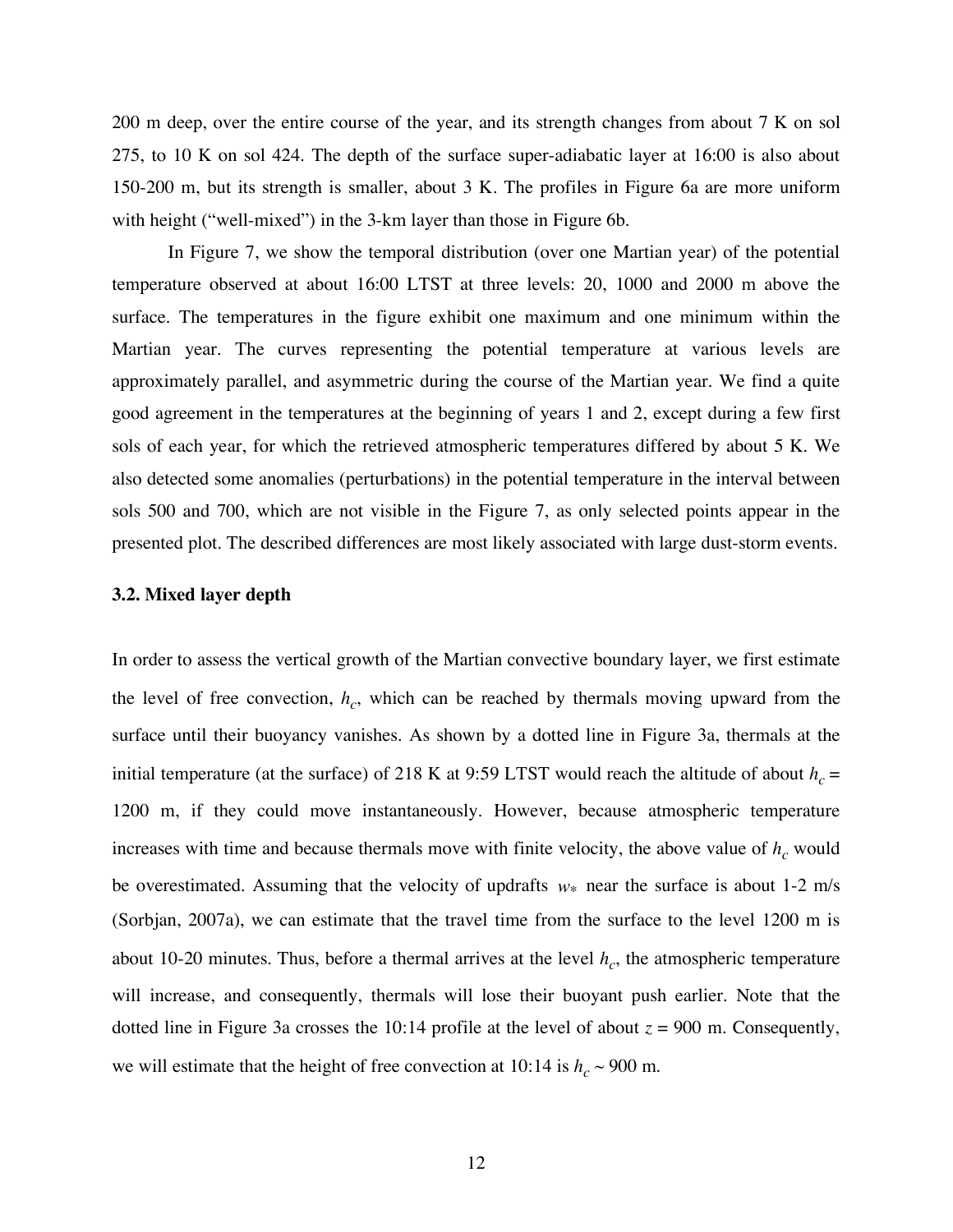Referring again to Figure 3a, one can notice that the profiles at 12:54 and 13:01 LTST look like typical well-mixed profiles of the potential temperature on Earth, with one significant difference. They do not show the characteristic temperature jump present at the top of the mixed layer on Earth. This jump in potential temperature,  $\Delta\Theta$ , is typically a few degrees in the terrestrial atmosphere and is associated with thermals impinging at the top of the mixed layer. The resulting entrainment brings the warm air from the free atmosphere into the mixed layer while detrainment cools the interfacial layer.

The lack of a jump in the observed potential temperature profiles at the top of the Martian boundary layer could be associated with insufficient accuracy and vertical resolution of Mini-TES retrievals. We do not believe, however, that this factor is the main cause of the phenomenon -- as implied by large-eddy simulations of Martian convection by Sorbjan (2007 a, b). It could be argued that rising (adiabatically) thermals in the Martian boundary layer lose their buoyancy earlier, due to the radiative heating of the ambient air. Consequently, they are gradually slowed and stopped in the interfacial layer without triggering stronger temperature discontinuity at the top of the Martian boundary layer. As a result, the interfacial layer is relatively deep and difficult to differentiate from the inversion layer above it.

The potential temperature jump,  $\Delta\Theta$ , in the terrestrial boundary layer can evaluated based on the following time-rate equation (e.g., Sorbjan, 1989):

$$
\frac{d\Delta\Theta}{dt} = \Gamma\left(\frac{dz_c}{dt} - w_s\right) - \left(\frac{d\Theta_m}{dt}\right)
$$
\n(2)

where  $\Theta_m$  is the mean temperature in the mixed layer,  $\Gamma$  is the temperature gradient in the free atmosphere, and  $w_s$  is the large scale subsidence velocity,  $z_c$  is the height of the convective boundary layer. The value  $z_c$  can be assessed by adopting idealization that for  $z < z_c$  the potential temperature is constant with height, and for  $z > z_c$  the temperature gradient  $\Gamma$  is constant, and that the depth of the interfacial layer can be neglected.

The first term on the right-hand side of (2) describes the change of  $\Delta\Theta$  due to the growth of the mixed layer. The second term reflects the changes of  $\Delta\Theta$  due to turbulent and radiative heating of the mixed layer. Assuming that the potential temperature gradient in the interfacial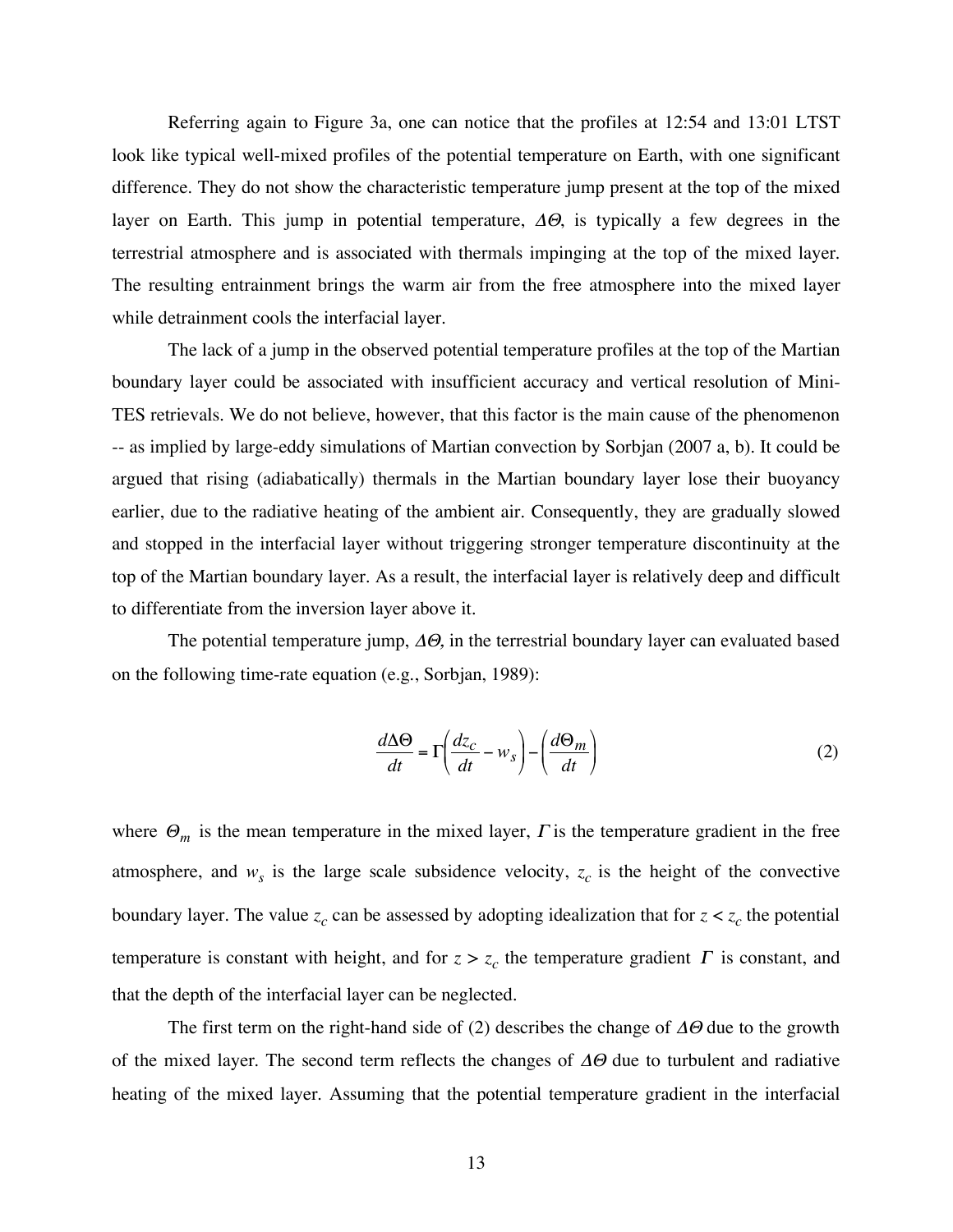layer and in the layer above it are not significantly different, implies that  $\Delta\Theta = 0$ . For this value and for the subsidence velocity  $w_s = 0$ , Equation (2) can be rewritten as:

$$
\frac{dz_c}{dt} = \frac{1}{\Gamma} \frac{d\Theta_m}{dt} \tag{3}
$$

The values of the mixing height  $z_c$  as a function of local time can be obtained by integration of Eq. 3. Note that in the above equation, both  $\Gamma$  and  $d\Theta_m/dt$  depend on time.

two ranges of summer sols, 660 - 680 ( $L_s = 322^\circ$  - 333<sup>o</sup>), and 50 - 60 ( $L_s = 354^\circ$  -359<sup>o</sup>), and In order to evaluate the mixing height from Eq. (3), we picked a number of profiles in sorted them according to a local time. The use of multiple sols to construct a single diurnal cycle was validated by comparing the profiles from the same local time for each season, i.e., near noon and later afternoon. We found that profiles are repeatable and differ by no more than 1 K below 1 km, and by 1 - 2 K between 1 and 2 km. The temperature gradient  $\Gamma$  was then evaluated ! profile was assessed by taking the average of temperatures between 0.2 km and 0.6 km. The time between levels of 1 and 2 km as a function of local time. The mean temperature  $\Theta_m$  for a given rate  $d\Theta_m/dt$  was computed by fitting a quadratic polynomial to the mean values as a function of local time, and using the analytical derivative of the polynomial. The scatter about the quadratic fit was typically about 1%. Equation (3) was then solved by using a trapezoid rule integration, with the initial condition  $z_c = 200$  m at 9 h LTST. The results are depicted in Figure 8.

As would be expected, both curves in Figure 8 nearly coincide. The figure shows a rapid growth of the well-mixed layer, by about 1 km/h during the interval from 9:00 to 10:00 LTST. The growth rate during the next 3 hours is even larger, equal to about 2 km/h. In the interval from 9:00 to 13:00 LTST, the summer well-mixed layer grows up to a level of about 7 km, which is in general agreement with the results of Hinson et al. (2008).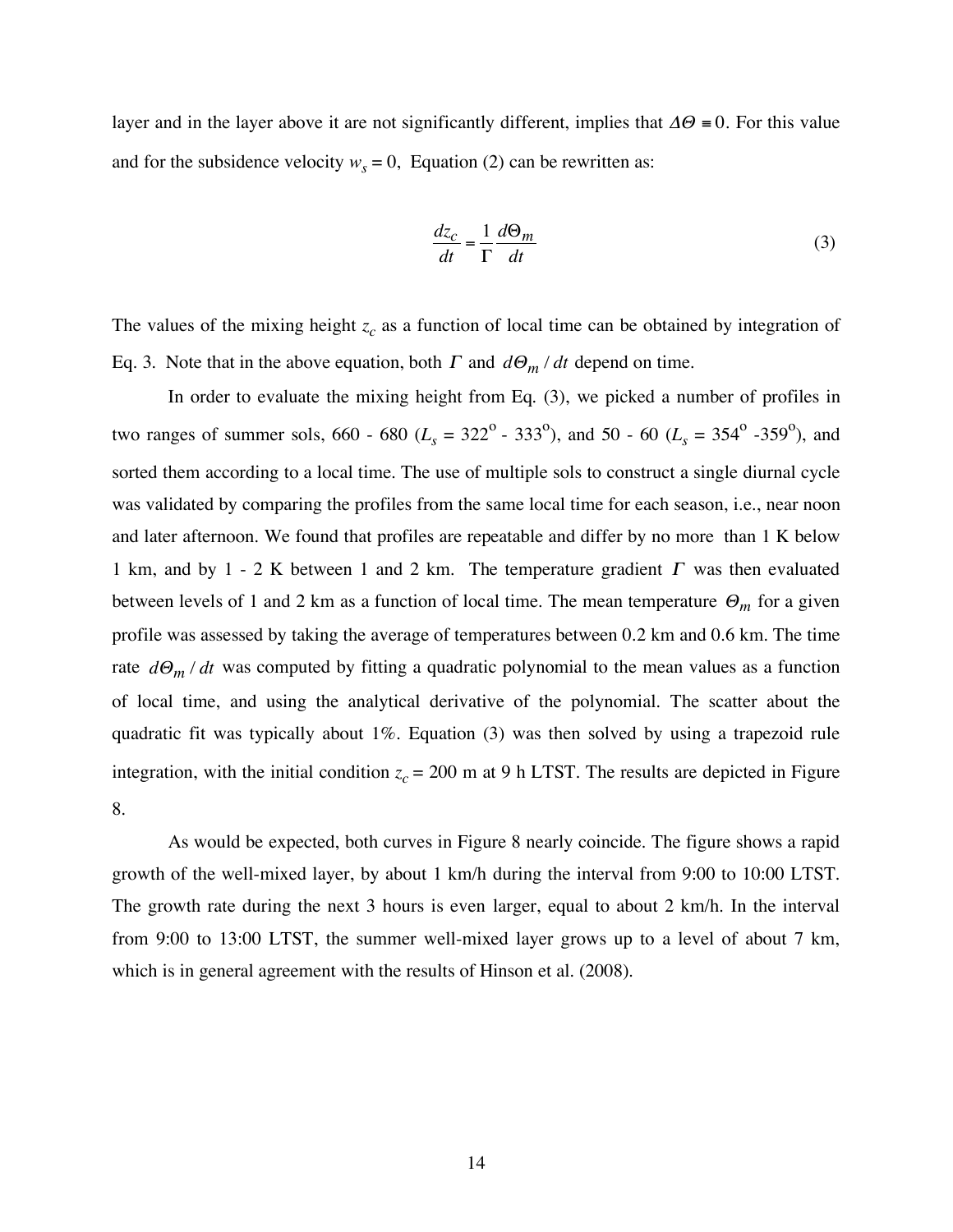### **3.3. Heat flux**

The Mini-TES observations allow the indirect evaluation of the turbulent heat flux profiles in the daytime boundary layer. The indirect method is based on the horizontally homogeneous equation for the potential temperature in the following form (e.g., Sorbjan, 1995):

$$
\frac{\partial \Theta}{\partial t} = -\frac{\partial H}{\partial z} + \varepsilon_R \tag{4}
$$

where  $\partial\Theta/\partial t$  is the total heating rate,  $\varepsilon_R = -\partial R/\partial z$  is the radiative heating rate, R is the net radiative flux, and *H* is the turbulent heat flux generated by convection.

Averaging Equation (4) in time, within interval from  $t_1$  to  $t_2$ , and then integrating the result with respect to height, yields:

$$
\overline{H}(z) = \overline{H}_o - \int_0^z \left[ \frac{\delta \Theta}{\delta t} - \overline{\varepsilon_R} \right] dz \tag{5}
$$

or

$$
\overline{H}(z) - \overline{H}(z_i) = \int_{z}^{z_i} \left[ \frac{\delta \Theta}{\delta t} - \overline{\epsilon_R} \right] dz
$$
 (6)

the top of the boundary layer, where the heat flux is most negative. The approach was previously where *H* is the time-averaged turbulent flux,  $\delta\Theta = \Theta_2 - \Theta_1$ ,  $\delta t = t_2 - t_1$ , and  $z_i$  is the level near tested by Sorbjan (1995), based on the large-eddy simulations of the atmospheric boundary layer on Earth.

The first integral is performed from the underlying surface up to the actual height *z,* and requires that value of the surface heat flux  $H<sub>o</sub>$  is known. The second integration is calculated from the actual height *z* up to level  $z_i$ . Assuming in (6) that  $H(z_i) = -r H_o$ , where *r* is a nonnegative parameter, yields:

$$
\overline{H}_o = \frac{1}{(1+r)} \int_0^{z_i} \left[ \frac{\delta \Theta}{\delta t} - \overline{\varepsilon_R} \right] dz \tag{7}
$$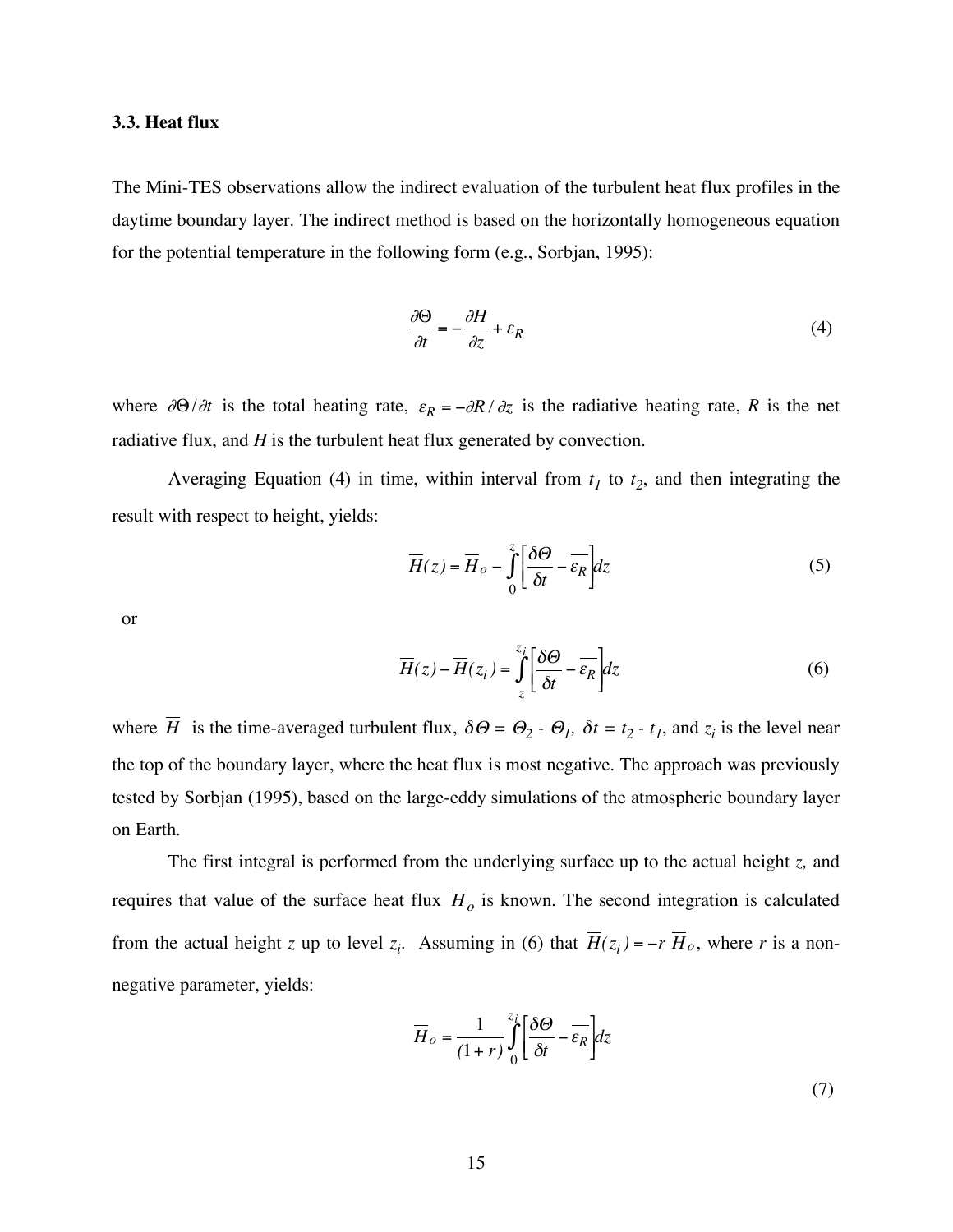$$
\overline{H}(z_i) = -\frac{r}{(1+r)} \int_0^{z_i} \left[ \frac{\delta \Theta}{\delta t} - \overline{\varepsilon_R} \right] dz
$$

The numerical experiments of Sorbjan (2007 a, b) indicated that r is about 0.2.

Note that in the nocturnal conditions the temperature gradient near the surface is very large, the velocity gradient is expected to be small. In such conditions the Richardson number is large and most likely overcritical. Consequently, the turbulence flux divergence should be negligible, and the temperature changes of air enforced only by radiative effects. As a result an analysis based on (4) at night is problematic.

We employed Eqs. (7) and (6) to calculate the temperature flux on sol 56 ( $L_s = 358^\circ$ ), based on temperature profiles in thirteen 200-second segments, beginning at 10:03 LTST. The total rate  $\delta\Theta/\delta t$  was evaluated as a mean of differences between adjoining intervals, divided by the 200-second adjoining intervals to be optimal. The values of  $\varepsilon_R$  were calculated using a the time step. We experimented with a variety of sampling intervals and time steps  $\delta t$  and found radiative transfer model for the retrieved temperature profile and dust optical depth, while the wavelength dependence of the aerosols and the surface reflectance was taken from the literature (i.e., Arvidson et al., 2004; Wolff et al., 2006). We located the top of the convective layer  $z_i$  at the level, where the integrant  $(\delta\Theta/\delta t - \varepsilon_R)$  was approximately equal to zero.

 $\mu$  to six Figure 9a depicts both integrated terms in Eq. (6), the rate  $\delta\Theta/\delta t$  and the radiative Equation (5). The resulting surface flux  $H_0$  is equal to about 0.8 K m s<sup>-1</sup>. The heat flux in the heating rate  $\varepsilon_R$ . Figure 9b shows the heat flux profile, obtained by "top-down" integration of figure increases with height, reaches a peak value of about 1.0 K m s<sup>-1</sup> at a level of about 150 m, and decreases to -0.2 K m s<sup>-1</sup> at a level of 1750 m. Taking into consideration that the product  $c_p \rho$ is equal to 11 J K<sup>-1</sup>m<sup>-3</sup>, the resulting dynamic surface heat flux is  $F_o = c_p \rho H_o = 8.8$  W/m<sup>2</sup> and the entrainment flux  $\overline{H}(z_i)$  is equal to about -0.2 K m s<sup>-1</sup>.

based on the drag law formulation,  $F_o = c_p \rho C_H u_3$  ( $T_1$  -  $T_2$ ), where  $C_H$  is the drag coefficient, and During the Viking and Pathfinder missions, the surface heat flux on Mars was evaluated  $T_1$ ,  $T_2$ ,  $u_3$  are values of the temperature and wind velocity at three levels in the Martian surface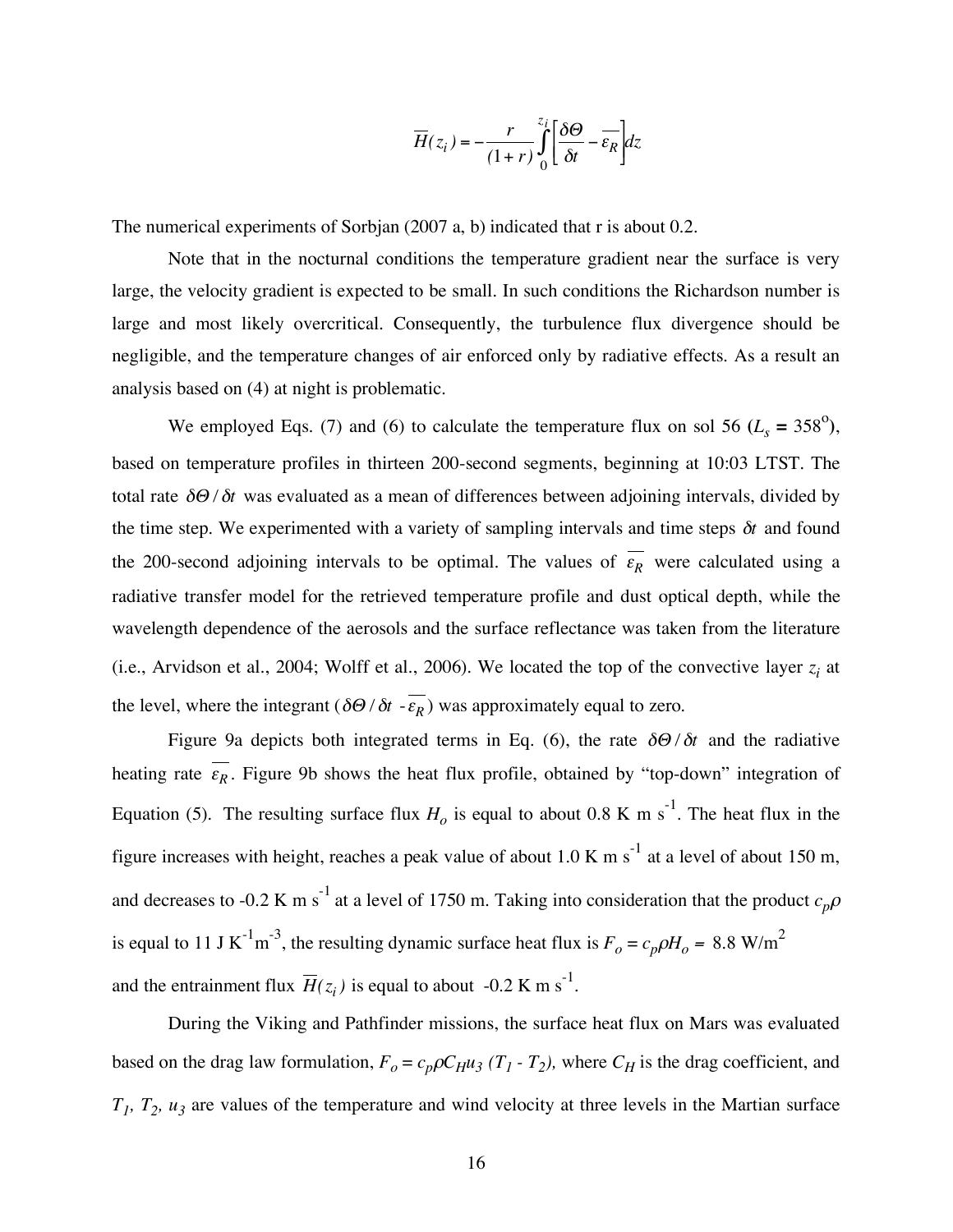layer. The composite values of Wilson and Joshi (2000) showed the surface heat flux  $F<sub>o</sub>$  of about 10 W/m<sup>-2</sup>, which tentatively agrees with our result. The daily maximum values of  $F<sub>o</sub>$  for the Mars Pathfinder observations were about 10 - 15 W m<sup>-2</sup> (Savijarvi, 1999, Sutton et al., 1978). The Viking-1 Lander data indicated the maximum value of the flux  $F<sub>o</sub>$  equal to about 25 W m<sup>-2</sup> at local noon (Wilson and Joshi, 2000). The estimation of Martinez et al. (2009) for sols 25-26 of the Pathfinder mission, based on the Monin-Obukhov similarity theory, gives the flux of 2 - 5  $W/m<sup>2</sup>$  at 10:00, and the daily maximum value of 6 - 10 W/m<sup>2</sup>.

Note that in addition, a second heat flux profile is displayed in Figure 9b. The profile was obtained by the "bottom-up" integration, based of Eq. 5. This approach does not entail specification of the entrainment flux  $H_i$ , but requires a known value of the surface flux  $H_o$ . We specified the surface heat flux  $H<sub>o</sub>$  using a value, computed based on a boundary-layer model by Savijarvi and Kauhanen (2008), for the appropriate sol and aerosol loading value. As seen in the figure, the resulting "bottom-up" flux is about 0.85 K m s<sup>-1</sup> at the surface, reaches a maximum of about 1.1 K m s<sup>-1</sup> at a level of about 150 m. It decreases above, and takes negative values above level of 1100 m. Both flux profiles in Figure 9b are generally in agreement with the heat flux profile calculated numerically by Savijarvi et al. (2004). The "bottom-up" profile implies that the most negative flux occurs at  $z_i = 2000$  m. The "top-down" heat flux profile in Figure 9 indicates that  $z_i = 1800$  m.

The characteristic peak of the turbulent flux profile within 200 m above the surface has previously been detected in numerical simulations (Savijarvi, 1991; Haberle et al., 1993b; Savijarvi et al., 2004). As it follows from Eq. (4), when  $\partial H / \partial z > 0$  near the underlying surface, convection contributes to the cooling of the surface layer. Because the flux divergence  $\partial H / \partial z$ ! near the surface is quite large, a sub-layer where the heat flux could be assumed approximately constant with height, is very shallow. Figure 9b indicates that a 10% increase of the heat flux (from  $H_0$  to  $1.1H_0$ ) takes place in a layer about 5 m deep. This allows us to conclude that the Monin-Obukhov similarity during morning convection on Mars is valid only in a layer of only a few meters above the ground.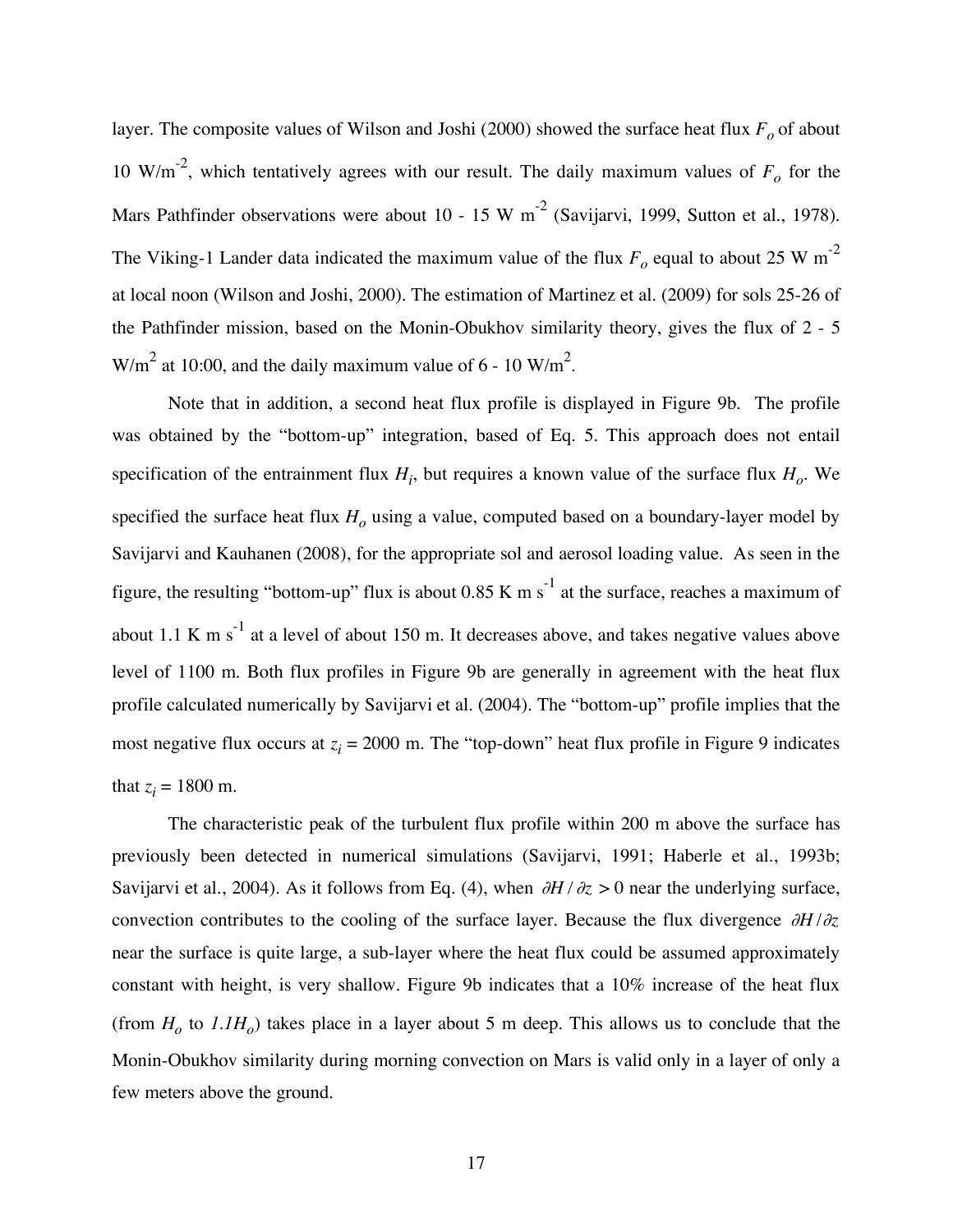## **4. Conclusions**

We have presented and discussed vertical profiles of the potential temperature on Mars, collected within the first 702 sols of operation by the Mini-TES spectrometer, located on-board the MER Spirit rover. Retrieved temperature profiles were obtained using a slightly modified form of the original retrieval procedure of Smith et al. (2006), which allowed for the removal of artifacts associated with the inaccuracy of initial guesses in the retrieval scheme at certain times of day. Because we found the retrieved Mini-TES potential temperature profiles to have some sensitivity to the value of the elevation angle, our analyses were limited to cases with relatively large values of the elevation angle (more than 20° above the horizon), where uncertainties are expected to be smallest.

The Mini-TES retrievals considered here allowed the appraisal of the diurnal and seasonal variation of potential temperature in the lower part of the Martian boundary layer, evaluation of the boundary-layer growth with time, and the computation of the turbulent heat flux. We observed that daytime potential temperature profiles gradually evolved during the daytime toward higher temperatures, as a result of the absorption of long-wave radiation and convective mixing, generated by a hot underlying surface. At night, the temperature profiles evolved with time toward lower temperatures, mainly due to radiative cooling, as the nocturnal turbulence is expected to be generally sporadic or negligible.

We observed a lag between the occurrence of the diurnal maximum of the temperature near the ground and the potential temperature at higher levels. The lag can be explained by the relatively low thermal inertia of Martian soil, which causes the near-surface air temperature to almost instantly react to the level of solar insulation. As a result of strong convective mixing, the maximum potential temperature near the surface was found to be only slightly higher than at a level of 2 km. The minimum potential temperature near the surface was observed at about sunrise. The lack of mixing at night caused that the minimum potential temperature near the surface was significantly lower than at a level of 1 km.

The day-time potential temperature decreased during the period from the beginning of Spirit operations until approximately the Southern Hemisphere Winter Solstice, and then warmed up in the interval between the Southern Hemisphere Spring Equinox and the Southern Hemisphere Summer Solstice. Subsequently, the potential temperature was decreased again. We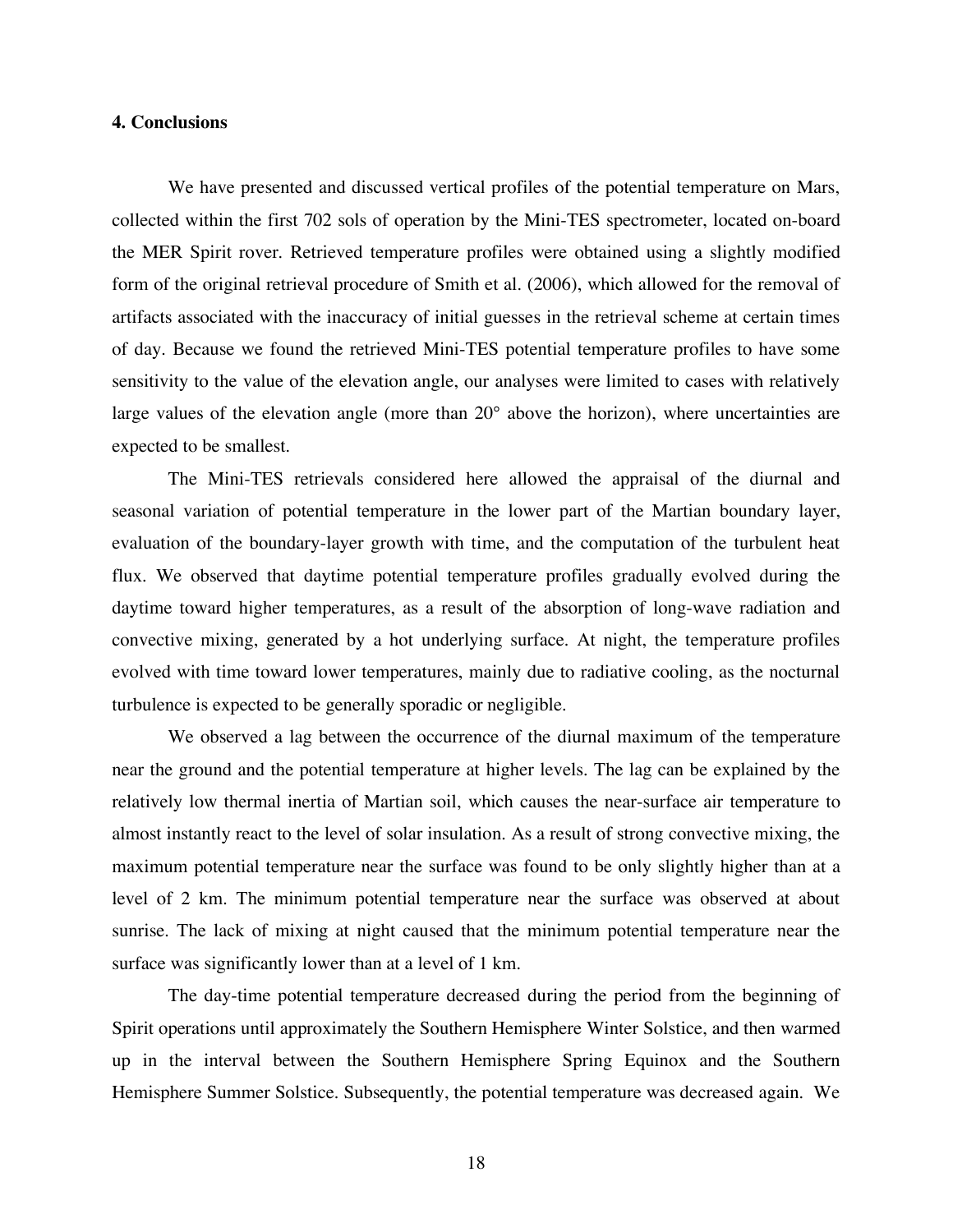found a quite good agreement in the temperatures at the beginning of years 1 and 2, except the first few sols of both years, for which the difference was about 5 K. The differences were most likely associated with large dust-storm events.

No evidence of the temperature discontinuity (jump) was found at the top of the Martian boundary layer. This fact could be associated with a relatively large depth of the interfacial layer, which was difficult to differentiate from the inversion layer above it. We assessed the height of the daytime boundary layer, and found its growth to be about 1 - 2 km/h in the interval from 9:00 to 14:00 LTST.

We found (using the "top-down" integration) that the retrieved heat flux, at about 10:00 LTST on sol 56, increased with height from about 8.8 W  $m^{-2}$  at the surface to a maximum value of about 11 W m<sup>-2</sup> at 150 m height, and then gradually decreased to about -2.2 W m<sup>-2</sup> at a level of about 1750 m. We concluded that Monin-Obukhov similarity on Mars during daytime convection is valid in a shallow layer only a few meters deep above the surface.

At the time of this writing, both MER spacecraft still continue to operate on the surface of Mars. However, the utility of the Mini-TES observations for atmospheric temperature profiling has been essentially eliminated due to dust contamination of the optical elements. Spirit's record may provide some insights well into a second year of Mars observations. Opportunity's dataset appears to be limited to a single Martian year. Nevertheless, efforts continue to provide a better correction for the dust contamination, and thus potentially extend the MER record of boundary layer temperatures.

## **Acknowledgements**

We thank Professor Hannu Savijarvi for graciously allowing us to use his single-column Martian model. We are grateful to four anonymous reviewers for their helpful comments. The performed research has been supported by NASA through the Mars Exploration Rover Project, a portion of which was carried out at the Jet Propulsion Laboratory, California Institute of Technology, under a contract with the National Aeronautics and Space Administration.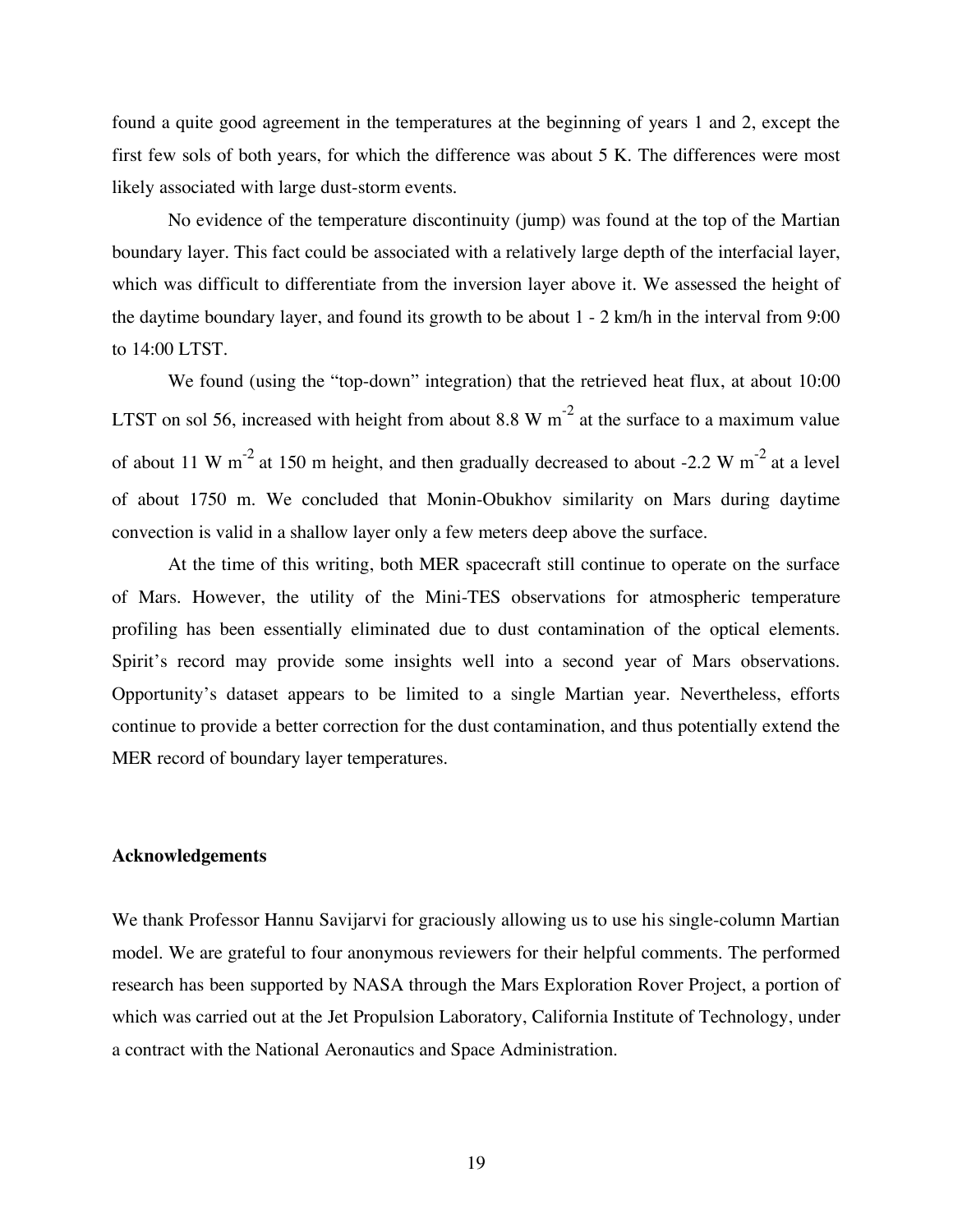#### **References**

- Arvidson, RE, Anderson RC, Bartlett P, Bell III JF, Blaney D, Christensen PR, Chu P, Crumpler L, Davis K, Ehlmann BL, Fergason R, Golombek MP, Gorevan S, Grant JA, Greeley R, Guinness EA, Haldemann AFC, Herkenhoff K, Johnson J, Landis G, Li R, Lindemann R, McSween H, Ming D W, Myrick T, Richter L, Seelos IV FP, Squyres SW, Sullivan RJ, Wang A, Wilson J. 2004. Localization and Physical Properties Experiments Conducted by Spirit at Gusev Crater, *Science*, **305**: 821 – 824.
- Christensen, PR, Ruff SW, Fergason RL, Knudson AT, Anwar TS, Arvidson SRE.,Bandfield JL, Blaney DL, Budney C, Calvin WM, Glotch TD, Golombek MP, Gorelick N, Graff TG, Hamilton VE, Hayes A, Johnson JR, Mc Sween Jr HY, Mehall GL, Mehall LK, Moersch JE, Morris RV, Rogers AD, Smith MD, Squyres SW, Wolff MJ, Wyatt MB. 2004. Initial Results from the Mini-TES Experiment in Gusev Crater from the Spirit Rover. *Science*, **6**: 837 - 842.
- Haberle RM, Pollack JB, Barnes JR, Zurek RW, Leovy CB, Murphy JR, Schaeffer J, Lee H. 1993a. Mars atmospheric dynamics as simulated by the NASA/Ames general circulation model, 1: The zonal mean circulation. *J. Geophys. Res*., **102**: 13301-13311.
- Haberle, RM, Houben HC, Hertenstein R, Herdtle T. 1993b. A boundary-layer model for Mars: Comparisons with Viking lander and entry data. *J. Atmos. Sci.*, **50**: 1544-1559.
- Hinson D P, Simpson RA, Twicken JD, Tyler GL, Flasar FM. 1999. Initial Results from Radio Occultation Measurements with Mars Global Surveyor*, J.Geophys. Res.* (Planets), **104**: 26297- 27012.
- Hinson DP, Tyler GL, Hollingsworth JL, Wilson RJ. 2001. Radio occultation measurements of forced atmospheric waves on Mars*, J. Geophys. Res.* (Planets), **106**: 1463-1480.
- Hinson DP, Pätzold M, Tellmann S, Häusler B, Tyler GL. 2008. The depth of the convective boundary layer on Mars. *Icarus*, **198**: 1, 57-66.
- Kliore AJ, Fjeldbo G, Seidel BL, Sykes MJ, Woiceshyn PM. 1973. S Band Radio Occultation Measurements of the Atmosphere and Topography of Mars with Mariner 9: Extended Mission Coverage of Polar and Intermediate Latitudes, *J. Geophys. Res.*, **78**: 4331–4351.
- Lindal GHB, Hotz DN, Sweetnam Z, Shippony JP, Bernkle GV, Hartsell RT, Spear WH, Michael WH. 1979. Viking radio occultation measurements of the atmosphere and topography of Mars: Data acquired during 1 Martian year of tracking. *J. Geophys. Res*., **84**: 8443–8456.
- Martinez G, Valero F, Vazquez L. 2009. Characterization of the -.Martian Surface Layer. J.Atmos. Sci., 66, 187-198.Michaels TI., Rafkin SCR. 2004. Large-eddy simulation of atmospheric convection on Mars. Q. J. R. *Meteorol. Soc.,* **130**: 1251-1274.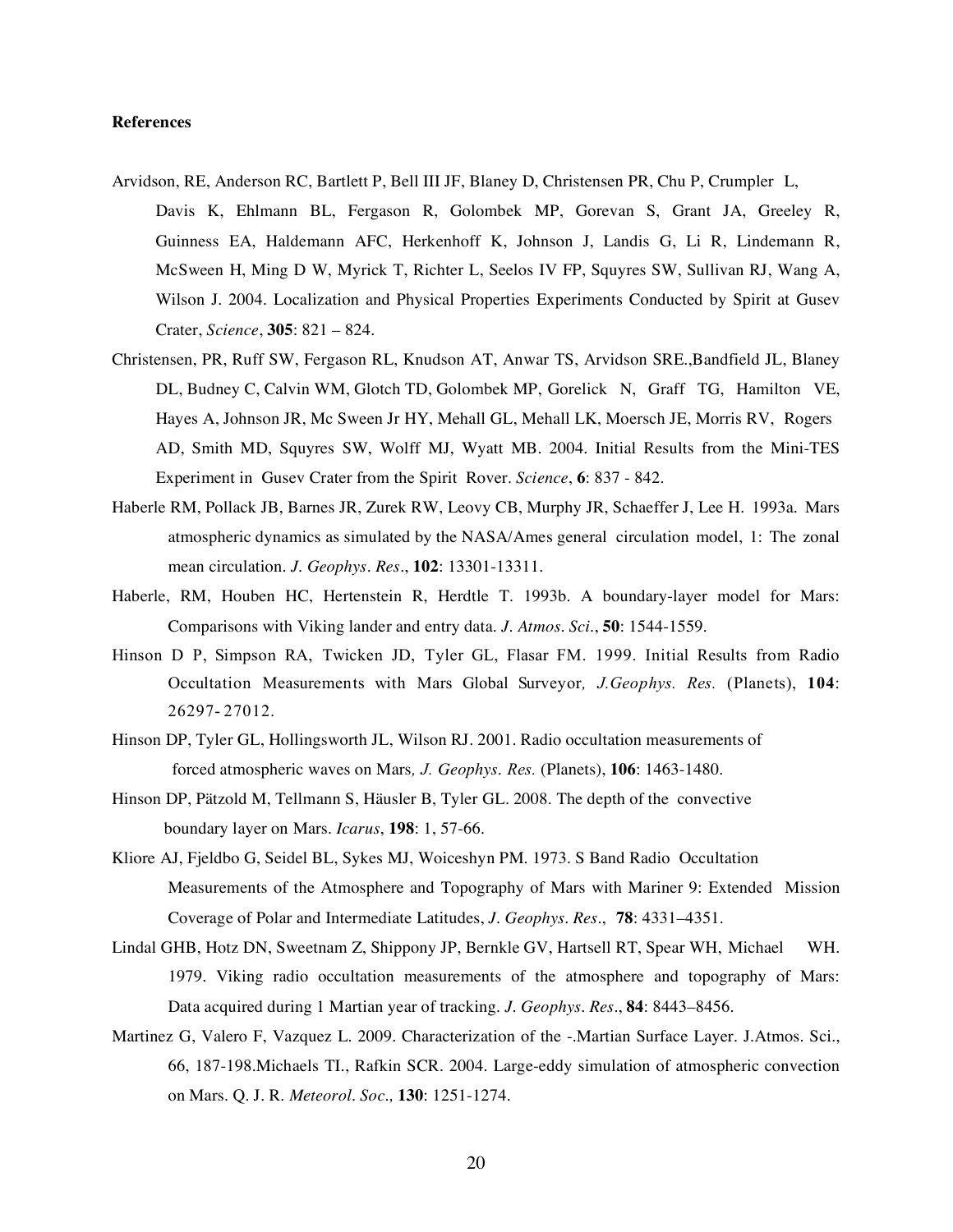- Rafkin SCR, Haberle RM, Michaels TI. 2001. The Mars regional atmospheric modeling system: model description and selected simulations. *Icarus,* **151**: 228-256.
- Savijärvi H. 1991. A model study of the PBL structure on Mars and Earth, *Beitr. Phys. Atmos*., **64**: 219-2 29.
- Savijärvi H, Määttänen A, Kauhanen J, Harri A-M **,** 2004. Mars Pathfinder: New data and new model simulations*. Q.J.R. Meteorol. Soc.,* **130**: 669-683.
- Savijärvi H, Kauhanen J. 2008. Surface and boundary-layer modelling for the Mars Exploration Rover sites*. Q. J. R. Meteorol. Soc.,* **134**: 635 - 641.
- Schofield, JT, Barnes JR, Crisp D, Haberle RM, Larsen S, Magalhes JA, Murphy JR, Seiff A, Wilson G. 1997. The Mars Pathfinder Atmospheric Structure Investigation/ Meteorology (ASI/MET) experiment. *Science*, **278:** 1752-1758.
- Smith, M.D., Wolff, MJ Lemmon MT, Spanovich N, Banfield D, Budney CJ, Clancy RT, Ghosh A, Landis GA, Smith P, Whitney B, Christensen PR, Squyres SW. 2004: First atmospheric science results from the Mars exploration rovers Mini-TES. *Science*, **306**: 1750- 1753.
- Smith MD, Wolff MJ, Spanovich N, Ghosh A, Banfield D, Christensen PR, Landis GA, Squyres SW. 2006: One Martian year of atmospheric observations using MER Mini-TES, *J. Geophys. Res.*, **111**: E12S13.
- Smith MD. 2008. Spacecraft observations of the Martian atmosphere. *Annu. Rev. Earth Planet Sci.* **36**: 191-219.
- Sorbjan Z 1995. Toward evaluation of heat fluxes in the convective boundary layer*. J. Appl. Meteor.* **34**: 1092-1098.
- Sorbjan Z. 2007a. Statistics of shallow convection on Mars based on large-eddy simulations. Part 1: Windless conditions*. Boundary-Layer Meteorol*., **123**: 121-142.
- Sorbjan Z. 2007b. Statistics of shallow convection on Mars based on large-eddy simulations. Part 2: Effects of wind. *Boundary-Layer Meteorol.*, **123**: 143-157.
- Spanovich N, Smith MD, Smith PH, Wolff MJ, Christensen PR, Squyres SW. 2006. Surface and nearsurface atmospheric temperatures from the Mars Exploration Rover landing sites. *Icarus,* **180**: 314–20.
- Sutton JL, Leovy CB, Tillman JE. 1978. Diurnal variation of the Martian surface layer meteorological parameters during the first 45 sols at two Viking lander sites*, J. Atmos. Sci.,* **35**: 2346-2355.
- Tillman JE, Johhson, NC, Guttorp, P, Percival, DB 1994. The Martian annual atmospheric pressure cycle – Years without great dust storms. *J. Geophys. Res.*, **98:6**, 10963-10971.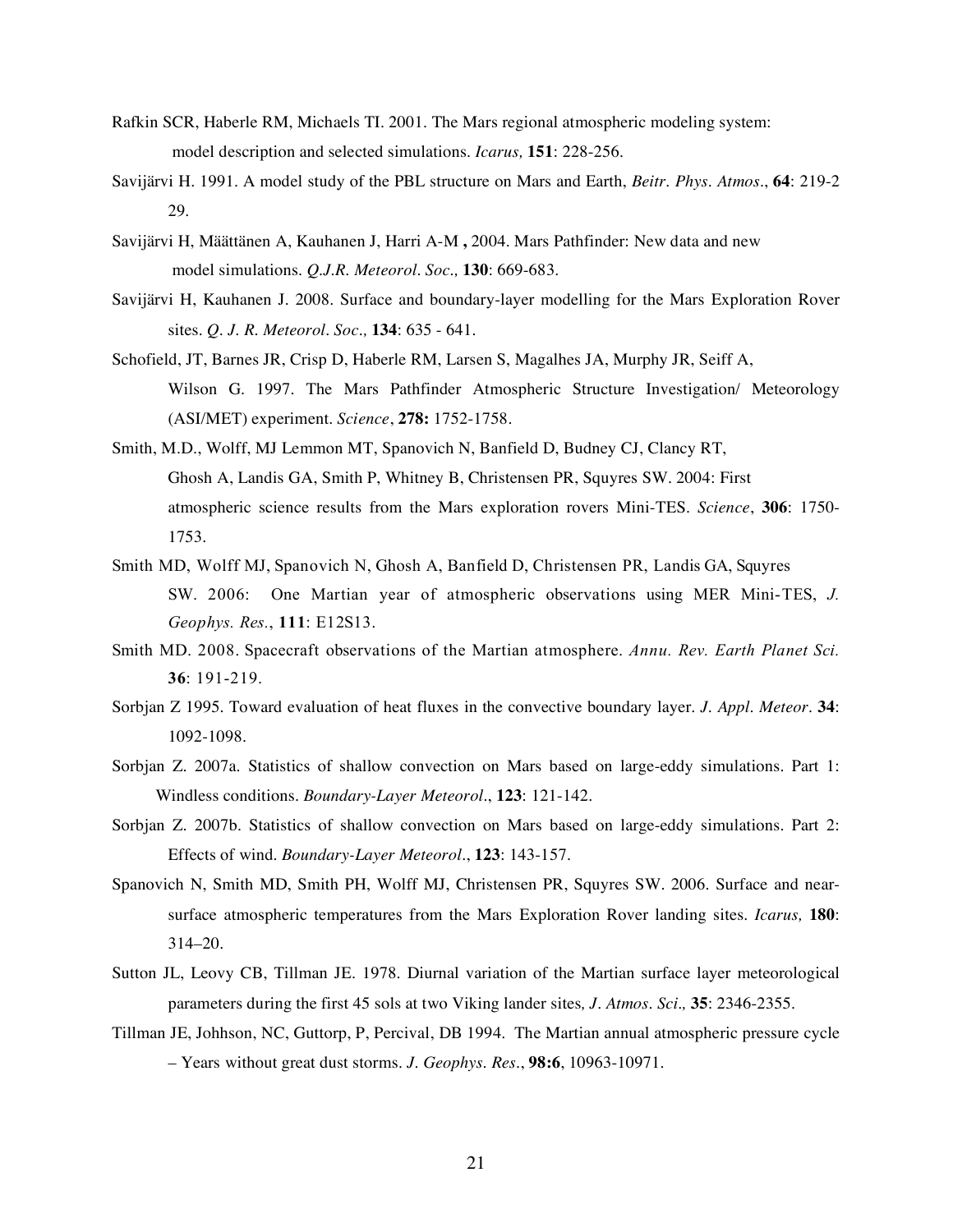- Toigo AD, Richardson MI, Ewald SP, Gierasch PJ. 2003. Numerical simulation of Martian dust devils. *J. Geophys. Res.,* **108**: 6, 1-14.
- Wilson GR, Joshi M. 2000. The Martian surface boundary layer. 31st Annual Lunar and Planetary Science Conference, March 13-17, 2000, Houston, Texas.
- Wolff MJ, Clancy RT, Smith MD, Arvidson RE, Cantor B, Kahre M, Morris R, Seelos F. 2007. Investigating the Wavelength Dependence of the Single-Scattering Albedo of Martian Dust Aerosols with CRISM and MARCI Observations of the Very Dusty Atmosphere in 2007, *Eos Trans*. AGU, **88**(52), Fall Meet. Suppl., Abstract P31D-03.
- Wolff MJ, Smith MD, Clancy RT, Arvidson RE. 2008. Properties of Martian Dust Aerosols From the Combination of MER and MGS/MRO Observations. *Eos Trans.* AGU, **89** (53), Fall Meet. Suppl., Abstract. P33C-02.
- Wolff MJ, Smith MD, Clancy RT, Spanovich N, Whitney BA, Lemmon MT, Bandfield JL, Banfield D, Ghosh A, Landis G, Christensen PR, Bell JF, Squyres SW. 2006. Constraints on dust aerosols from the Mars Exploration Rovers using MGS overflights and Mini-TES. *J. Geophys. Res.*, **111**: E12S17.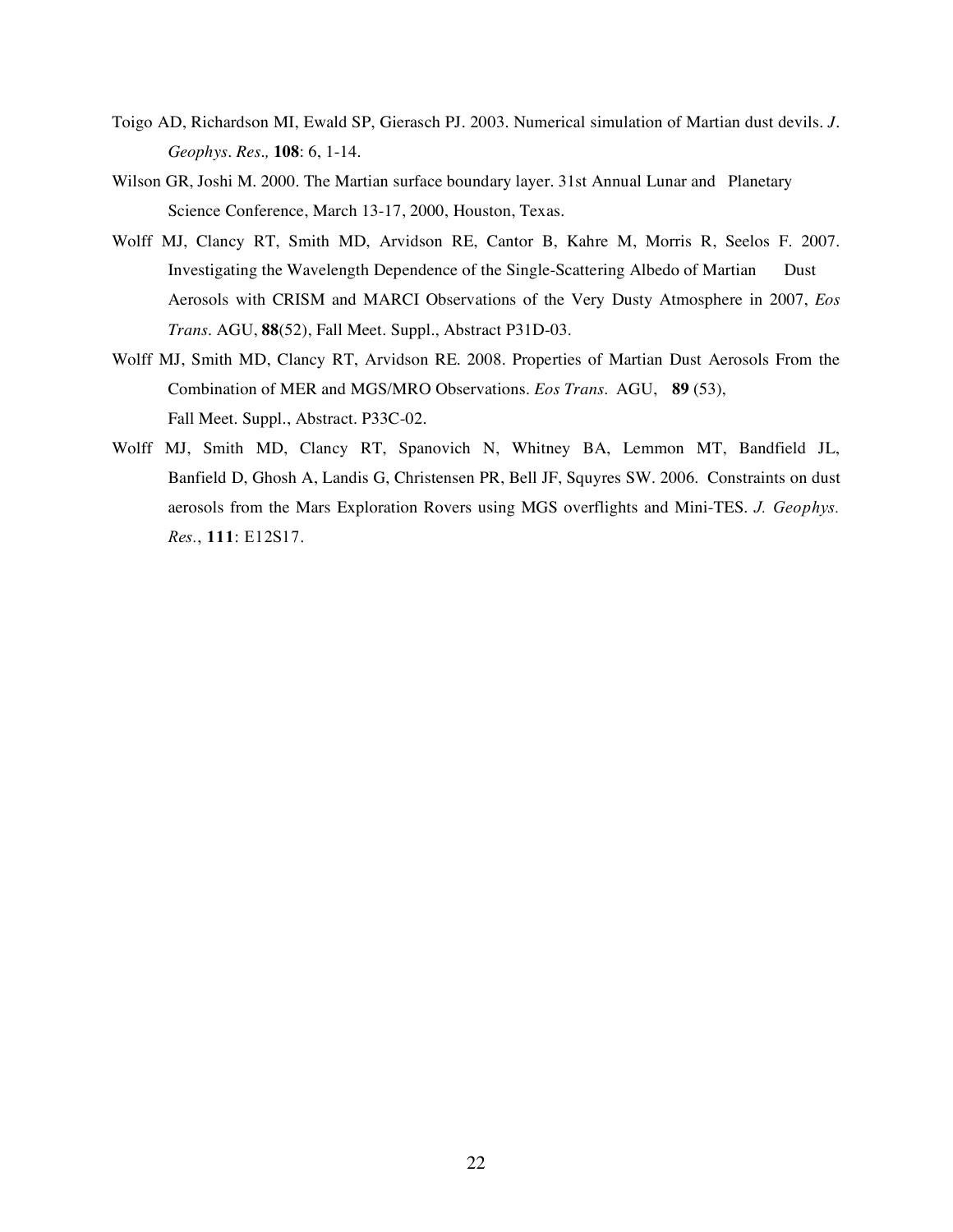# **List of Figures**

Figure 1. Profiles of two-second averaged potential temperature, plotted every 100 s beginning at 8:50 LTST on sol 53 ( $L_s = 356^\circ$ ): (a) the primary profiles, (b) the corrected profiles (see text).

Figure 2. Profiles of the potential temperature detected on sol 7 for different elevation angles:  $\beta$  $= 10^{o}$  (13:04 LTST),  $20^{o}$  (13:09 LTST), and at 30<sup>o</sup> (13:13 LTST).

Figure 3. Diurnal variation of the potential temperature profiles: (a) the daytime profiles on sol 53, (b) the afternoon and nocturnal profiles on sols 49, 53, 55, 65, and 70. The dotted line indicates the "instantaneous" trajectory of a thermal.

Figure 4. The afternoon and nocturnal profiles of the potential temperature on sol 180.

Figure 5. The diurnal distribution of the potential temperature at three levels 20 m, 1 km, and 2 km, derived from plots in Figure 3.

Figure 6. Profiles of the potential temperature detected at about: (a) 13:00 LTST, and (b) 16:00 LTST, for selected sol numbers.

Figure 7. The temporal distribution of the potential temperature of air at about 16:00 LTST, at three levels: 20 m, 1 km, and 2 km. The names of equinoxes and solstices refer to the Southern Hemisphere.

Figure 8. Estimated values of the convective boundary layer height  $z_c$  for sols 50 - 60 ( $L_s = 354^\circ$ )  $-359^\circ$ ), and 660-680 ( $L_s = 322^\circ - 333^\circ$ ).

Figure 9. Profiles of: (a) the total  $\partial\Theta/\partial t$  and radiative  $\varepsilon_R$  heating rates, and (b) the resulting mean heat flux profiles, obtained by bottom-up integration from a given value  $H_0$  at the surface, and by top-down integration, at 10:04 LTST on sol 56.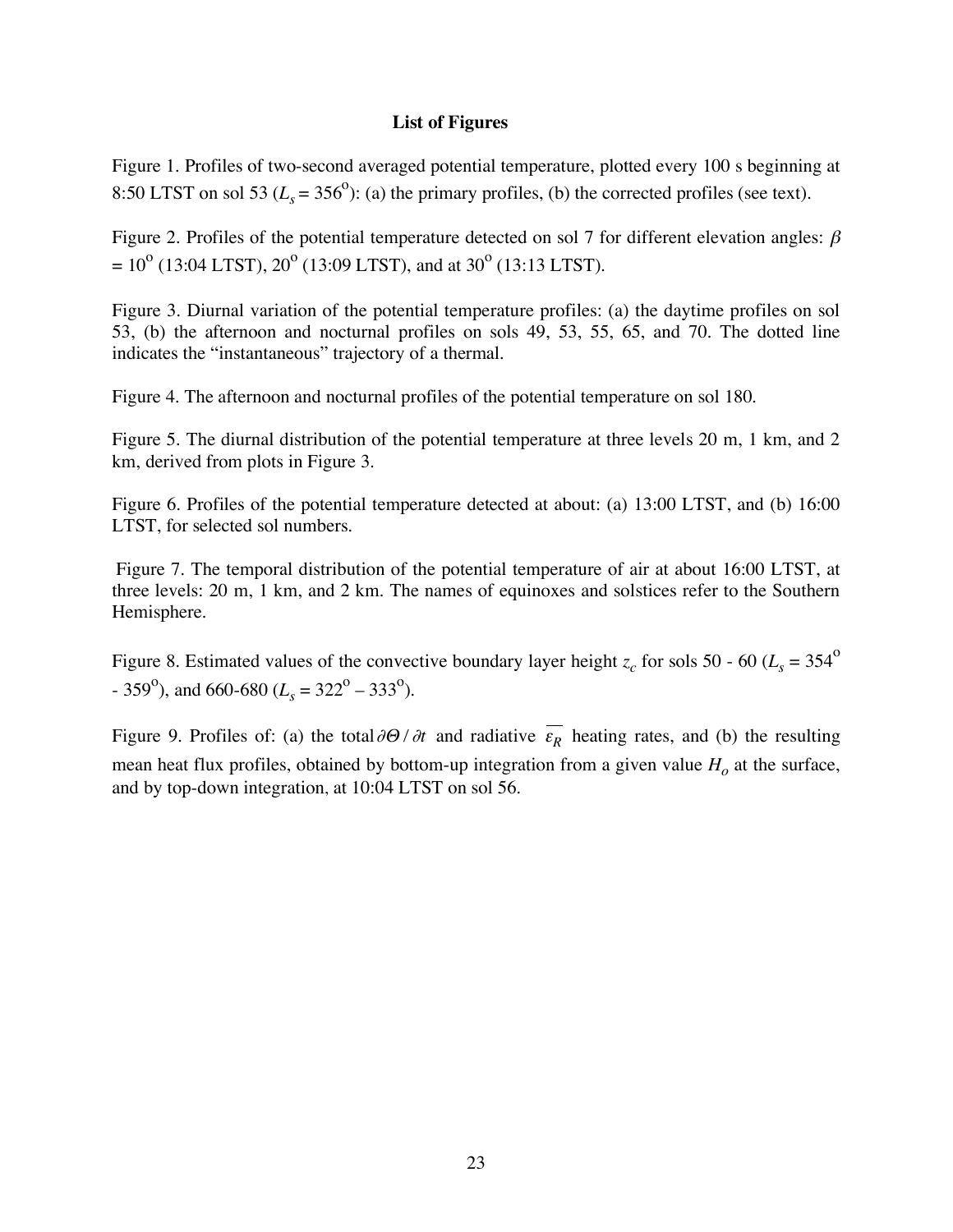

Fig. 1a, b



Fig. 2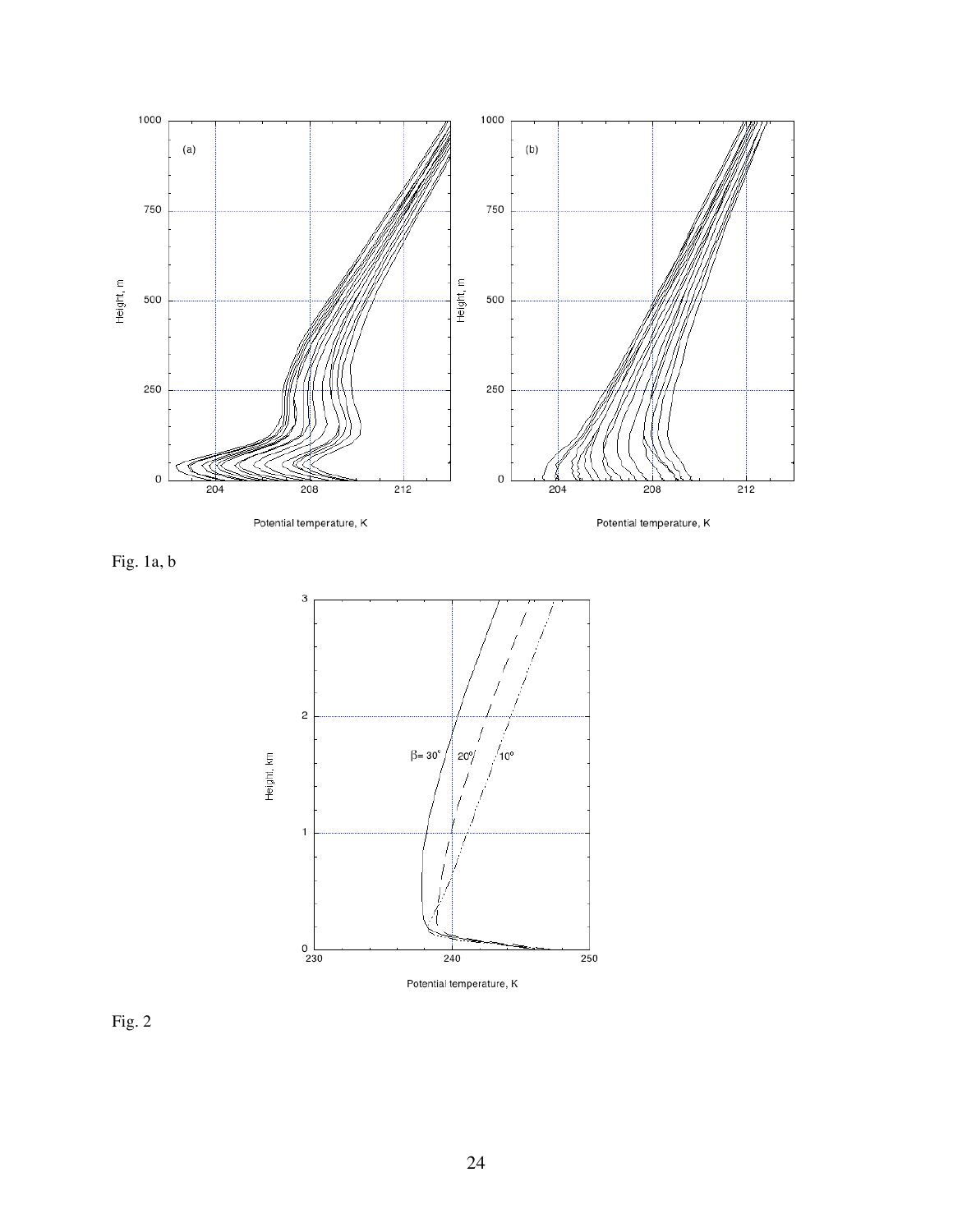

Fig. 3a, b

 $\lambda$ 



Potential temperature, K

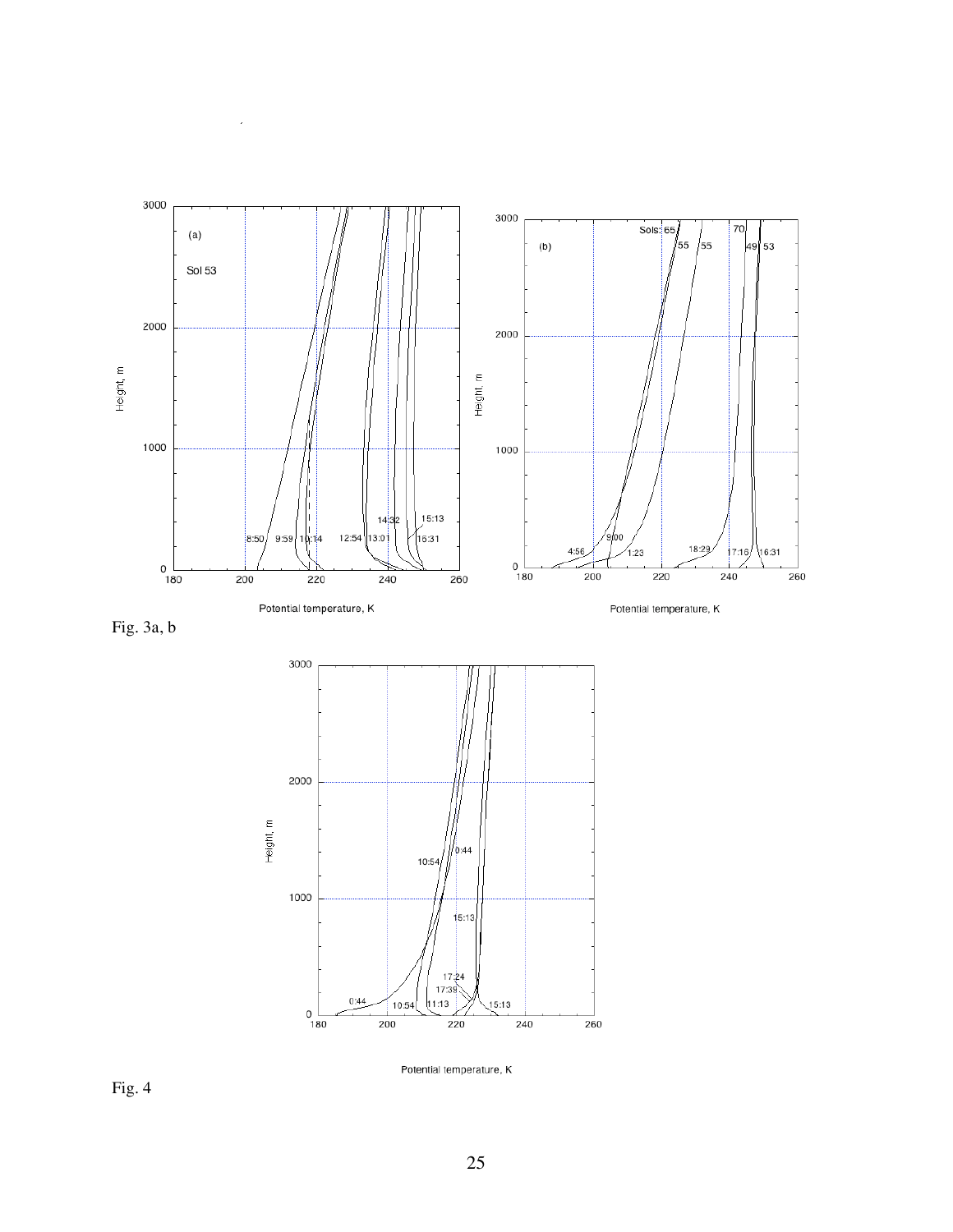

Fig. 5



Fig. 6a, b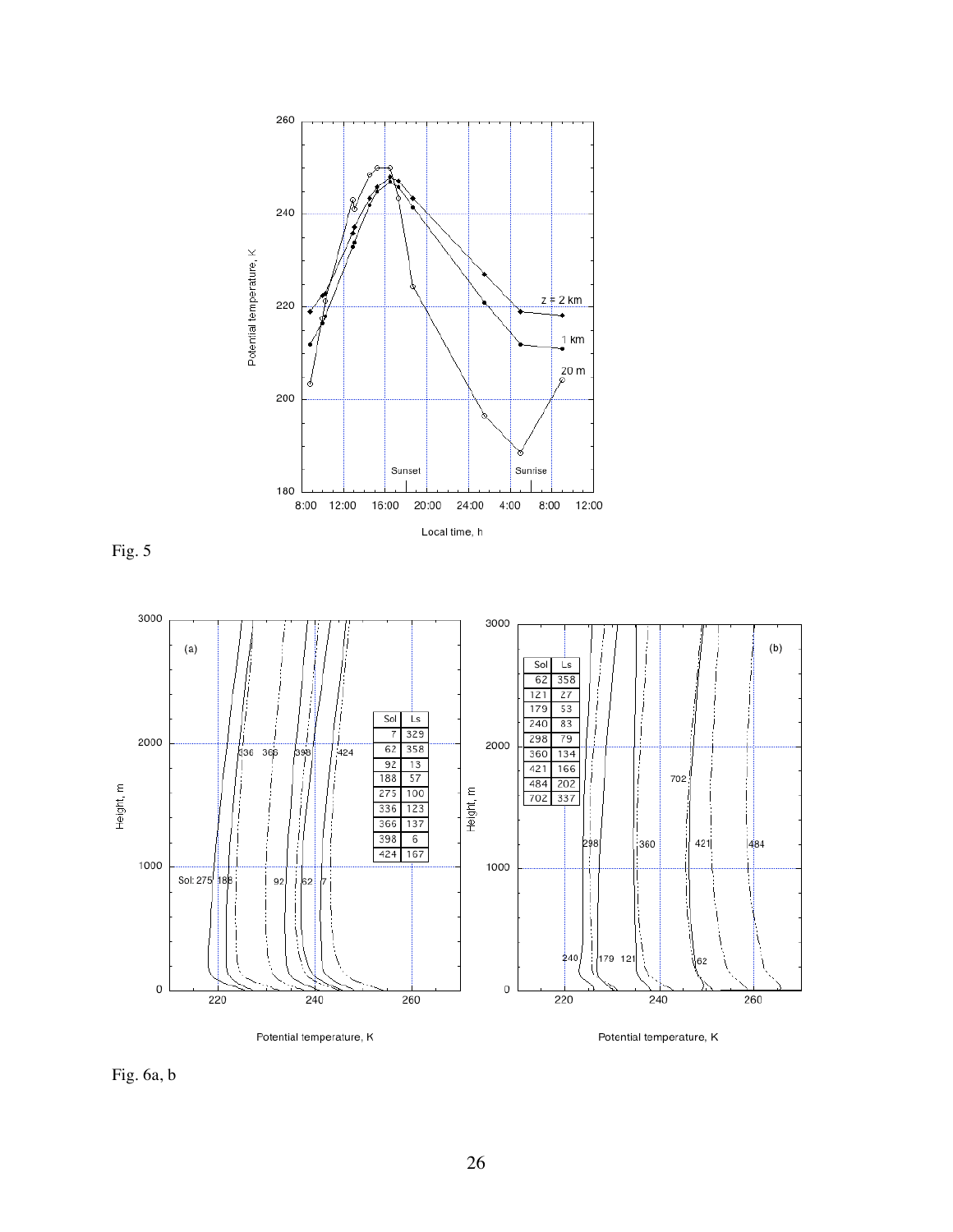

Time, h

Fig. 8

Fig. 7